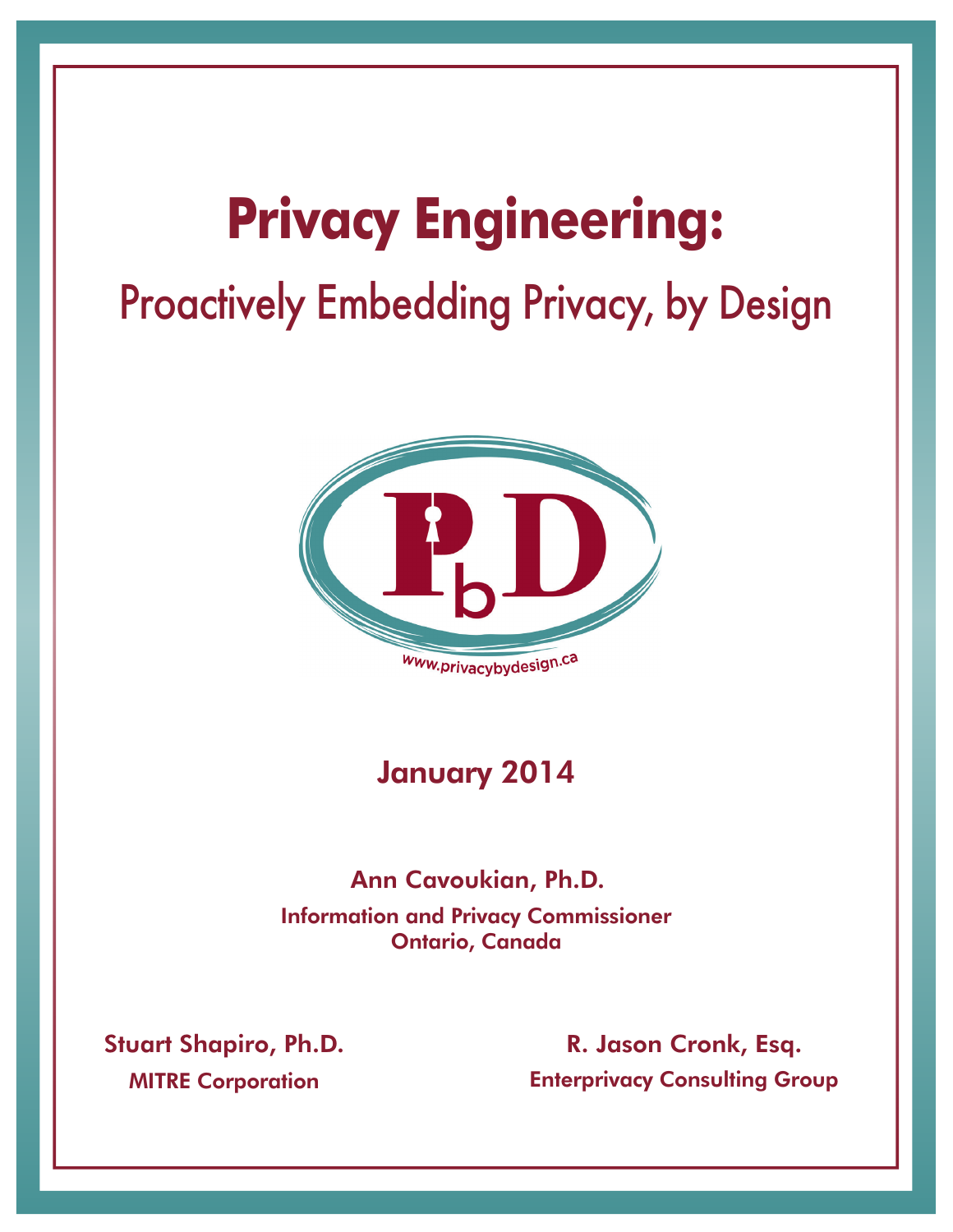

2 Bloor Street East Suite 1400 Toronto, Ontario M4W 1A8 Canada

416-326-3333 1-800-387-0073 Fax: 416-325-9195 TTY (Teletypewriter): 416-325-7539 Website: www.ipc.on.ca Privacy by Design: www.privacybydesign.ca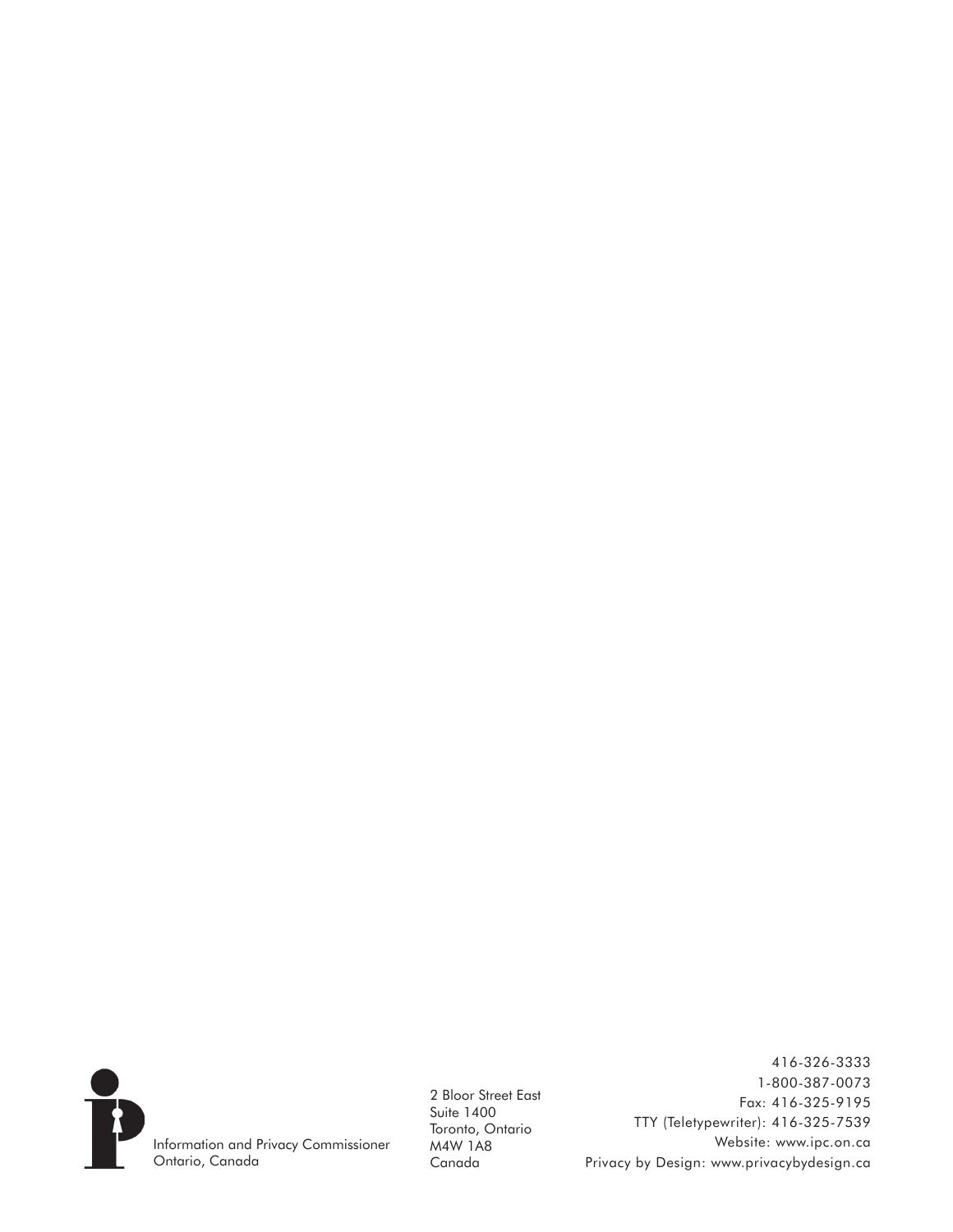# **Privacy Engineering: Proactively Embedding Privacy, by Design**

R

# **TABLE OF CONTENTS**

| $\mathbf{I}$ . |                                           |  |
|----------------|-------------------------------------------|--|
| II.            |                                           |  |
| III.           |                                           |  |
| IV.            | Non-technical Considerations of Privacy 5 |  |
|                |                                           |  |
|                |                                           |  |
|                |                                           |  |
|                |                                           |  |
| V.             |                                           |  |
| VI.            |                                           |  |
|                |                                           |  |
|                |                                           |  |
|                |                                           |  |
|                |                                           |  |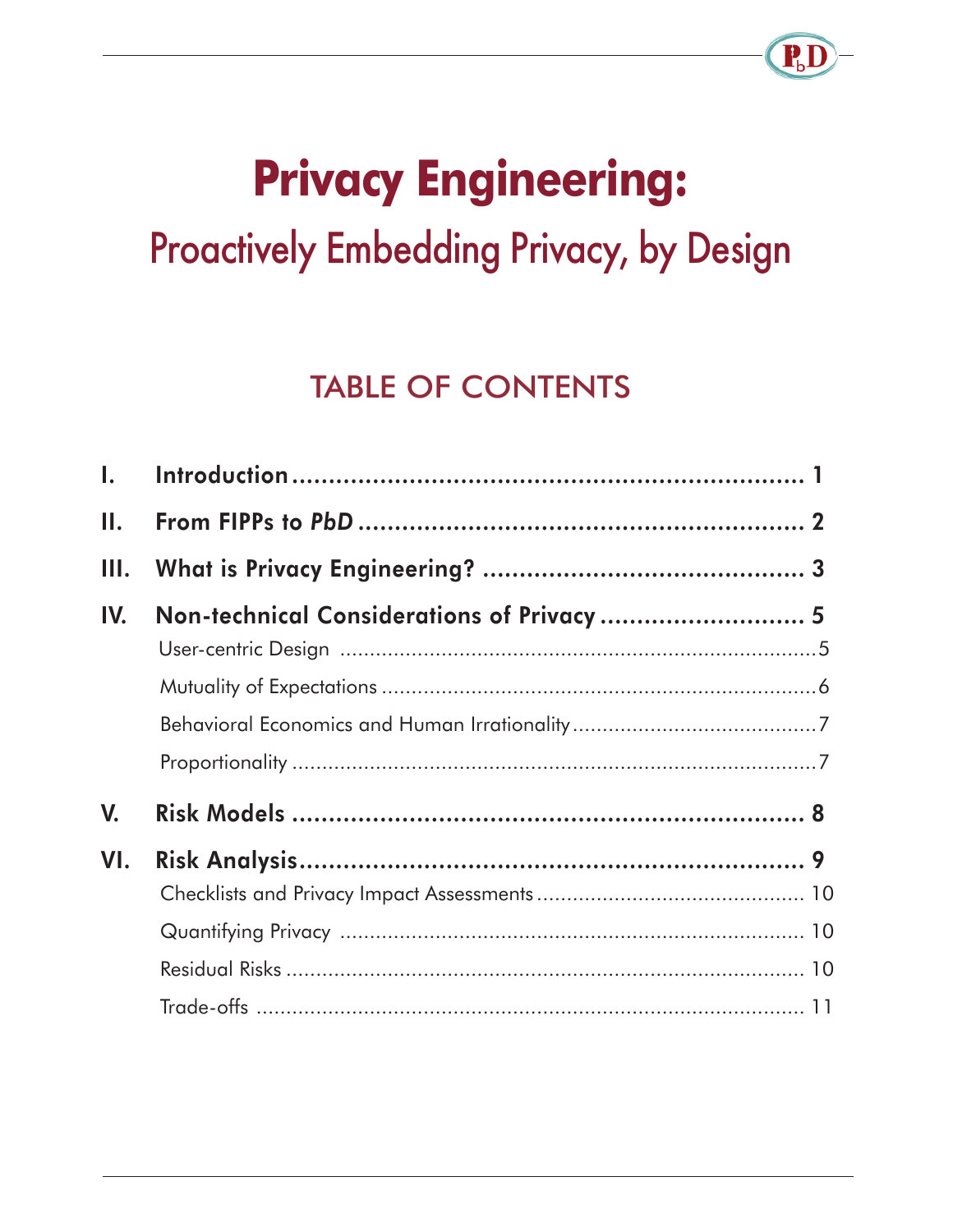# $-\left(\overline{\mathbf{P}_b}\mathbf{D}\right)$

|  | i.   |  |
|--|------|--|
|  | ii.  |  |
|  | iii. |  |
|  | iv.  |  |
|  |      |  |
|  | i.   |  |
|  | ii.  |  |
|  | III. |  |
|  |      |  |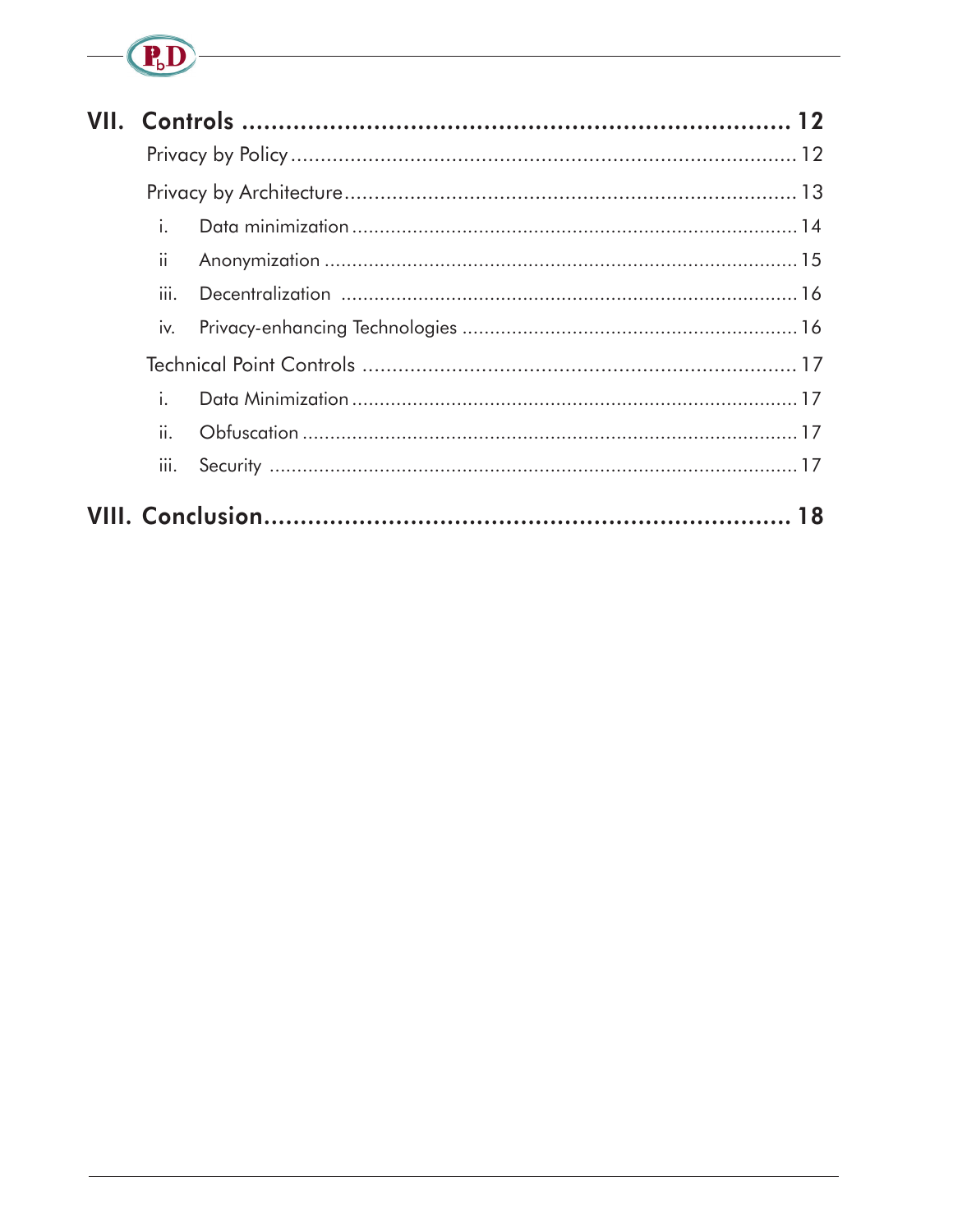# I. Introduction

Information management is a booming profession. The collection, use and disclosure of personally identifiable information ("PII") by organizations of all types around the world have grown dramatically in the past decade, along with the value of PII and the need to manage it responsibly. The enduring confidence of individuals, businesses, and regulators in organizations' data handling practices is a function of their ability to express core privacy commitments and requirements, which also promote efficiencies, innovation, and competitive advantages. Privacy *is* indeed good for business.

In response, we have seen the emergence, rapid rise, and professionalization of the corporate privacy officer tasked with applying Fair Information Practice Principles (FIPPs) and other international privacy standards such as the *Privacy by Design* Framework.<sup>1</sup> *Privacy by Design* Foundational Principles serve as an overarching framework for inserting privacy and data protection early, effectively and credibly into information technologies, organizational processes, networked architectures and, indeed, entire systems of governance and oversight. *PbD* seeks to raise the bar for privacy by promoting enhanced accountability and user trust.

If *Privacy by Design* provides the "what" to do, then *privacy engineering* provides the "how" to do it. While the term *privacy engineering* has been around since at least 2001<sup>2</sup> , only in the past few years has it come into common usage in the privacy professionals' community. In the last two years positions for privacy engineers have begun to be advertised, and in Fall of 2013, Carnegie Mellon introduced its new program, a one-year Masters of Computer Science - Privacy.<sup>3</sup> As Lorrie Faith Cranor describes the role, "[a] privacy engineer is someone who understands the engineering and the privacy sides and works out strategies that allow people to protect privacy without getting in the way of building cool things."<sup>4</sup>

This paper is by no means exhaustive. A full treatment of privacy engineering would be voluminous. It begins with an introduction as to what privacy engineering entails, an acknowledgement that privacy is not strictly a technical concept (i.e. requires multidisciplinary considerations), and a look into how a privacy engineer approaches risks and risk analysis. Next, the broad classes of mitigating controls are considered. Finally, we briefly examine trade-offs; not between privacy and functional requirements, but rather against other considerations (costs, performance, etc.), and between the privacy implications of differing systems implementations.

<sup>1</sup> See Bamberger, Kenneth A. and Mulligan, Deirdre K., New Governance, Chief Privacy Officers, and the Corporate Management of Information Privacy in the United States (November 25, 2011). *Law and Policy* (accepted for publication in 2011); UC Berkeley Public Law Research Paper No. 1701087. Available at SSRN: http://ssrn.com/abstract=1701087

<sup>2</sup> Feigenbaum, Freedman, Sander, Shostack "Privacy Engineering for Digital Rights Management Systems", ACM Workshop on Security and Privacy in Digital Rights Management 2001

<sup>3</sup> See www.cmu.edu/news/stories/archives/2012/october/oct15\_privacymasters.html

<sup>4</sup> Eric Hyle, "Q&A Privacy engineers could hold the key" *Tribune Review* Dec 12, 2012 Available at http:// triblive.com/opinion/qanda/3123176-74/privacy-engineering-program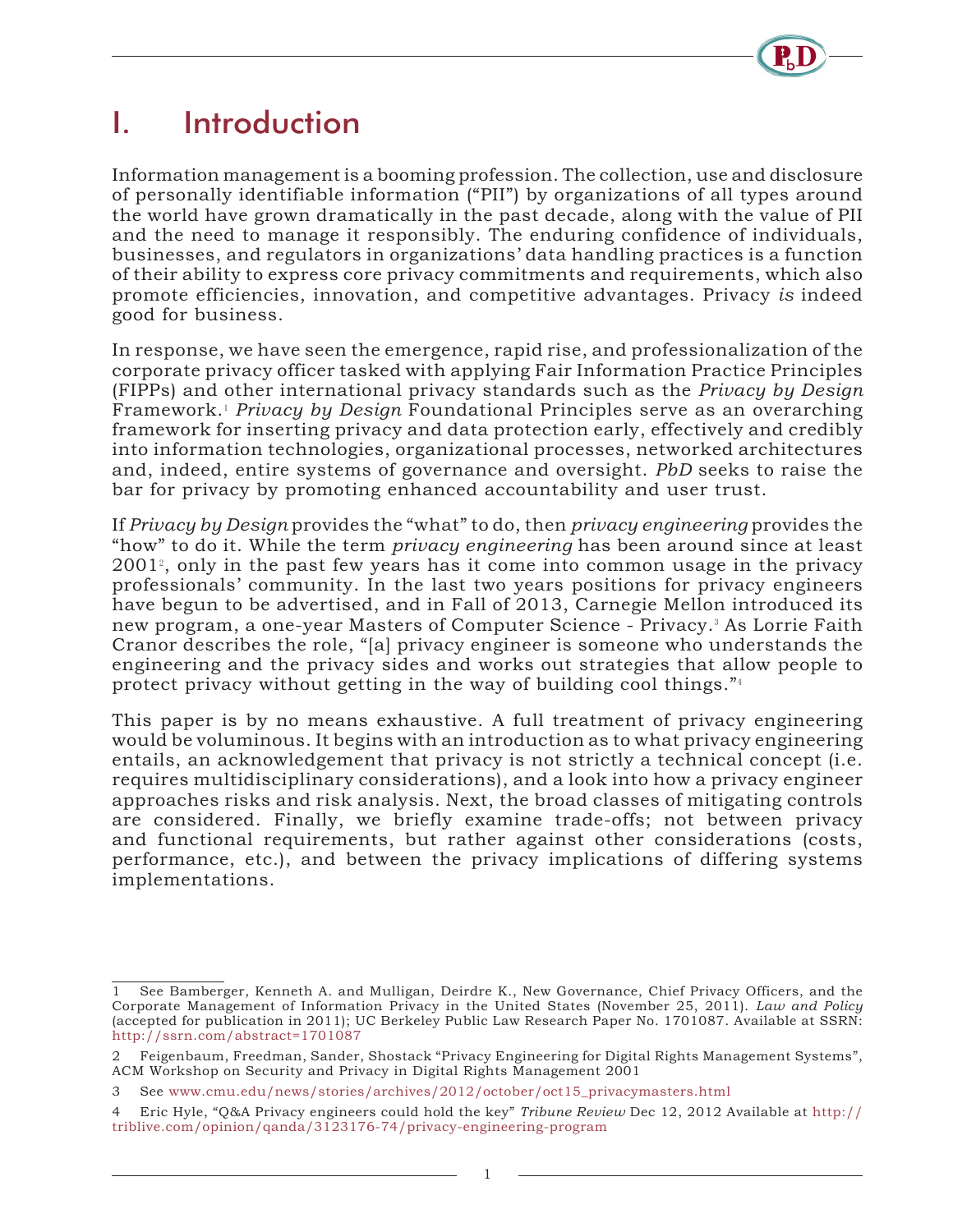# II. From FIPPs to *PbD*

Informational privacy is often said to be in "crisis" today, as a consequence of many trends and factors:

- leapfrogging information and communications technology developments;
- the advent of social, cloud, big data, mobile and ambient computing;
- variable cultural norms;
- the growth of ubiquitous computing;
- a global patchwork of evolving privacy laws and regulations.

The advent of networked information and communication technologies has, in one generation, radically changed the rules for managing data. Current trends carry profound implications for privacy. The creation and dissemination of data is accelerating globally, and is being replicated and stored everywhere, resulting in "oceans of data." We can no longer speak meaningfully of information destruction, as we once did with paper records, because digital bits and bytes have now attained near immortality in cyberspace, thwarting efforts to successfully remove them from "public" domains. The practical obscurity of personal information – the data protection of yesteryear – is disappearing as data becomes digitized, connected to the grid, and exploited in countless new ways. We've all but given up trying to inventory and classify information, and now rely more on advanced search techniques and automated tools to manage and "mine" data. The combined effect is that while information has become cheap to distribute, copy, and recombine – too cheap to meter – personal information has also become far more available and consequential, and at the same time, more challenging to control and protect.

The privacy solution requires a combination of data minimization techniques, credible safeguards, meaningful individual participation in data processing life cycles and robust accountability measures in place by organizations informed by an enhanced and enforceable set of universal privacy principles better suited to modern realities.

Fair Information Practice Principles (FIPPs) have served as universal privacy values and as a common general framework for translating privacy objectives to law, policy, and technology. Many variants of FIPPs exist and are in force around the world today, varying in length, detail, and force of application. Despite superficial differences, they all share common fundamentals.

*Privacy by Design* evolved from early efforts to express Fair Information Practice Principles directly in the design and operation of information and communications technologies, resulting in *Privacy-Enhancing Technologies* (PETs). Over time, the broader systems and processes in which PETs were embedded and operated were also considered.5

<sup>5</sup> For an extended treatment of *PbD* origins, see Ann Cavoukian, "*Privacy by Design*: Origins, Meaning, and Prospects for Assuring Privacy and Trust in the Information Era," in *Privacy Protection Measures and Technologies in Business Organizations: Aspects and Standards*, George O.M. Yee, ed (Aptus Research Solutions Inc. and Carleton University, Canada), pp. 178–208.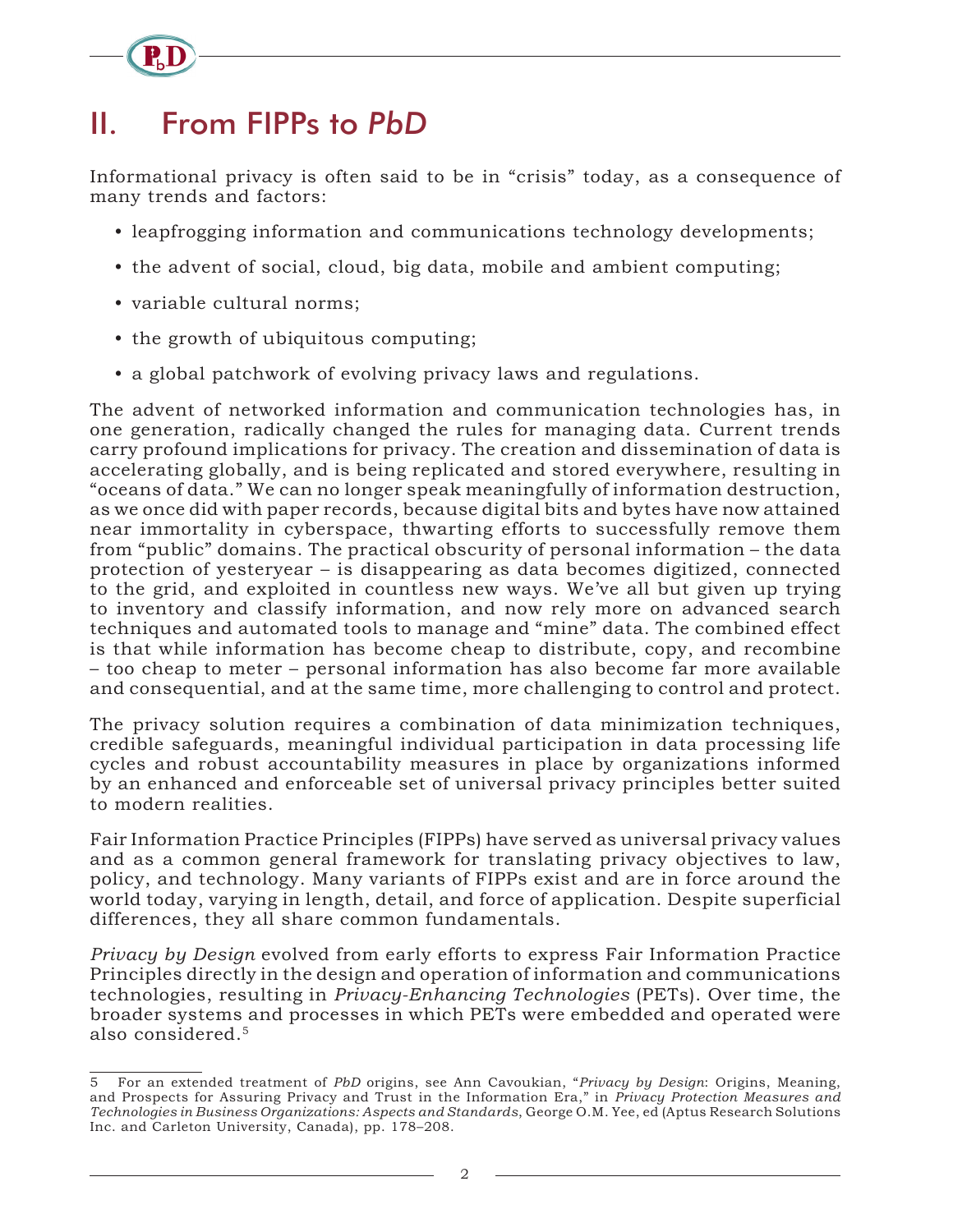

The broadening context for evaluating privacy risks and applying data protection principles goes well beyond a narrow focus on information communication technologies (ICTs) to include the "soft" legal, policy, procedural, and other organizational controls and operating contexts in which PETs might be embedded. A holistic, integrative approach to assuring privacy required taking into account developments in other areas, including:

- evolving legal and regulatory requirements;
- evolving organizational structures;
- evolving computing and networked contexts; and
- evolving consumer expectations and tastes.

A more preventative, practical, evidence-based approach to assuring privacy was necessary in the first decade of the millennium. This approach encouraged clear privacy promises to be made and conveyed. It meant emphasizing practical, measurable, and immediate results, based on universally-agreed-upon privacy values, common frameworks for integrating the diverse interests at play in exploiting personal information, and defined benchmarks for assessing adherence.

*Privacy by Design* Foundational Principles build upon universal FIPPs in a way that updates and adapts them to modern information management needs and requirements. By emphasizing proactive leadership and goal-setting, systematic and verifiable implementation methods, and demonstrable positive-sum results, *Privacy by Design* principles can assure effective organizational privacy and security by:

- serving as a framework for domain-specific control objectives and best practices;
- reducing harms and other "unintended" consequences associated with personal information;
- strengthening internal accountability mechanisms;
- demonstrating effectiveness and credibility of data management practices;
- supporting regulatory and third party oversight efforts;
- earning the confidence and trust of clients, partners and the public; and
- promoting market-based innovation, creativity and competitiveness.

# III. What is Privacy Engineering?

In essence, *privacy engineering* is the discipline of understanding how to include privacy as a non-functional requirement in systems engineering. While privacy may also appear as a functional requirement of a given system (such as the TOR anonymity system), for most systems, privacy is ancillary to the primary purpose of the system. It may be required for compliance purposes, for customer trust, for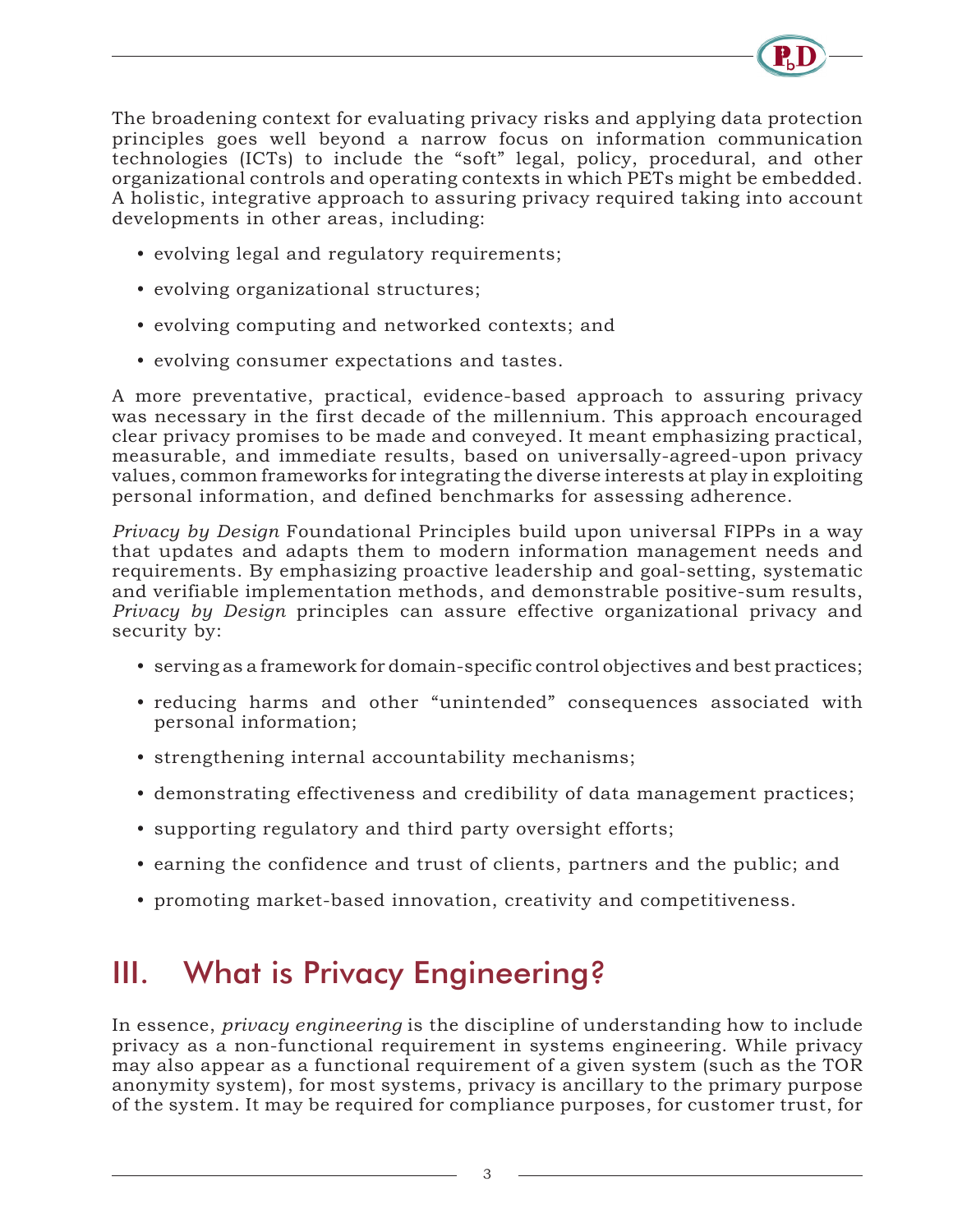

risk management, or for ethical concerns but, in theory, the base system usually functions without privacy baked in.

Integrating privacy requirements into the areas of the systems engineering life cycle (SELC) can help facilitate core and other business objectives. For some organizations, the primary motive for privacy engineering will be for regulatory compliance purposes or reducing organizational risk. Beyond that, organizations may need to protect their reputation or brand in the market or leverage privacy as a differentiator or competitive advantage. The success of products such as Snapchat<sup>6</sup> show that there is clear demand in the market for privacy-protective technologies, even if people's purchasing decisions do not always rationally reflect their desires.<sup>7</sup> Some organizations also choose to preserve privacy because it is the right thing do, a form of "conscious capitalism" for the information economy.<sup>8</sup>

The role of the privacy engineer is to first identify which mechanisms govern or should govern information, and secondly, ensure that the system (and the organization) abides by that governance. Engineering for privacy necessarily requires multidisciplinary knowledge. A privacy engineer must:

- be aware of the legal and compliance obligations of the organization which operates the system;
- be aware of the privacy standards or international principals at play;
- understand the cultural norms of the population in which the system runs;
- identify privacy risks and help define the system privacy requirements;
- familiarize himself/herself with the company's systems engineering life cycle;
- be familiar with: data architecture, human-computer interaction, user experience design, and computer programming; and
- acquaint oneself with not only general privacy controls, but specific technologies to implement those controls.

In principle, privacy engineering shifts control to the data subject, but in practice this amounts to a shifting of control *toward* the data subject. However, the data subject may not always be in the best position to fully assess the risks involved. Privacy engineers and other privacy professionals may be better equipped to understand and address general privacy risks and issues. Just as users rely on security engineers to ensure the adequacy of encryption key lengths, for example, data subjects will rely on privacy engineers to appropriately embed risk-based controls within systems and processes.

<sup>6</sup> Cadie Thompson, "Why is Snapchat worth \$800 million" CNBC, Jul, 24, 2013 Available at http://www. cnbc.com/id/100911089 The recent exposure of security flaws at Snapchat show that while consumers have pent up demand for privacy, companies need to do better to match their policies and technical capabilities with consumer expectations. Failure to do so erodes consumer confidence and trust.

<sup>7</sup> Allesandro Acquisti and Jens Grossklags, "Losses, Gains, and Hyperbolic Discounting: An Experimental Approach to Information Security Attitudes and Behavior" May 2003 2nd Annual Workshop on "Economics and Information Security."

<sup>8</sup> John Mackey, Conscious Capitalism: Liberating the Heroic Spirit of Business 2013 Harvard Business School Publishing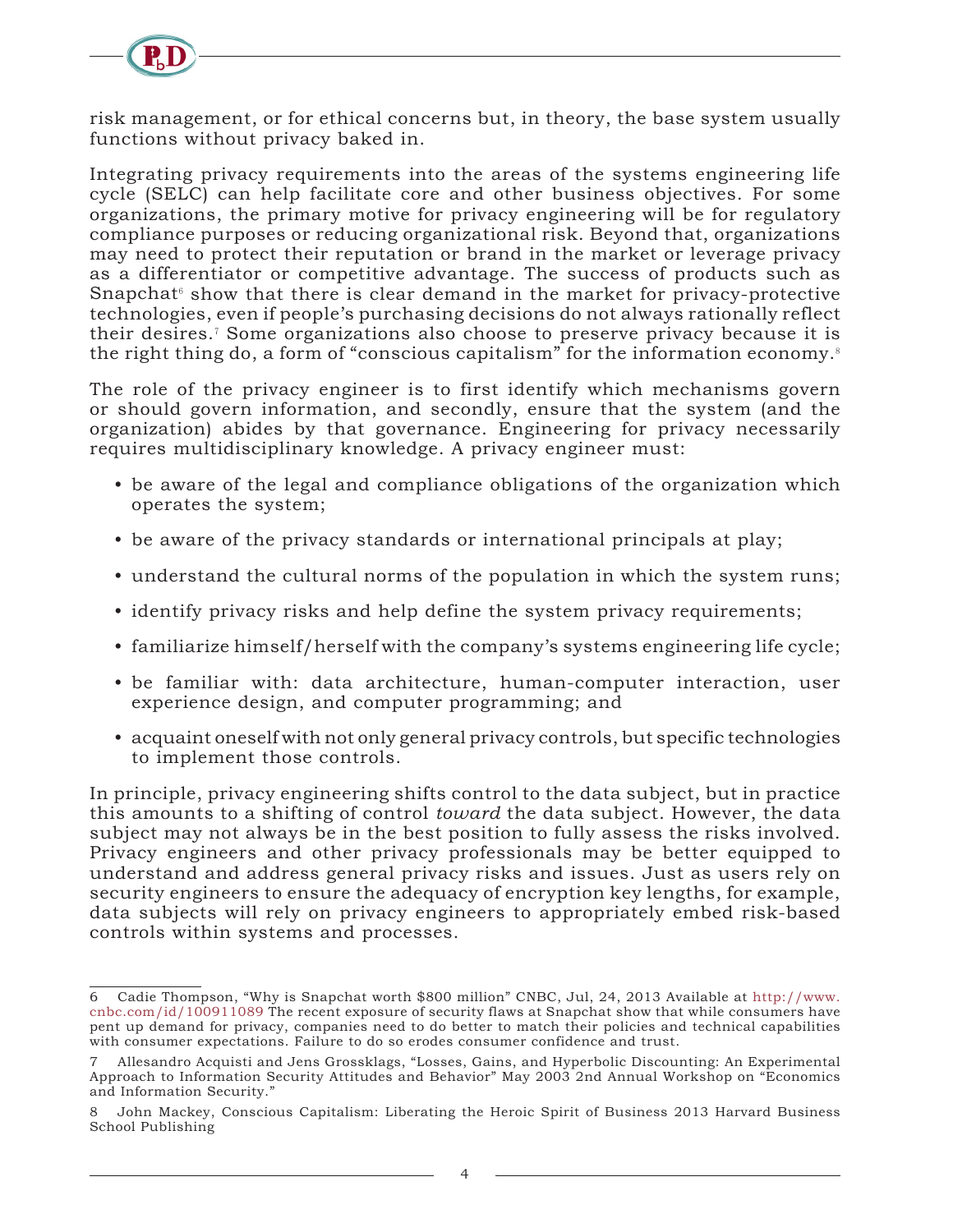

The common misperception is that information security equates to privacy. While security certainly plays a vital role in enhancing privacy, there is an important distinction to be made. From an organizational viewpoint, security is about protecting and controlling information. Encryption, identity and access management, firewalls, etc. are all about controlling the access or flow of information within the organization or between the organization and outside entities (be they vendors, customers or others). Privacy is the other side of the coin. It is about recognizing that the dominion of the information no longer rests with the organization.<sup>9</sup> Though they may retain physical control of data, the decisions about personal information are governed by law or regulation, by cultural norms, by unilateral policy, by contract, by economics, or by technical controls that implement individual consent and personal preferences.10 Security is used to enforce those decisions, but not to make the decisions.

Security engineering is a relatively mature field with significant research behind it. Privacy engineering is more nascent and more subjective, with the term's definition not generally agreed upon in the industry. Security engineering coaches designers to understand the vulnerabilities of a particular system design and attempts to mitigate those vulnerabilities. While some non-technical considerations need to be weighed, and decisions made between various control strategies in security engineering, privacy engineering requires much more of a balancing of policy objectives.<sup>11</sup>

### IV. Non-technical Considerations of Privacy

Privacy is socio-technical.<sup>12</sup> In other words, there are both socio-cultural and technical aspects to privacy. Focusing solely on the technical aspects of privacy in systems engineering invites failure. A system must be user-centric; usercentricity requires attention to both technical and non-technical considerations, including the user's thoughts and behaviors and how the user fits within the broader society.

#### User-centric Design

The tension between usability and privacy appears to be a constant battle. It most often arises in how best to engage the user in FIPPs-based notice and choice regimes but it can also arise in the context of a privacy-preserving system

<sup>9</sup> Casey Johnston, "Snapchat's bad security show how data use policies fail" *ArsTechnica,* Jan 6, 2014 Available at http://arstechnica.com/tech-policy/2014/01/snapchats-bad-security-shows-how-data-usepolicies-fail/

<sup>10</sup> An important side note. While this paper primarily talks in terms of information privacy, the basic concepts apply to other forms of privacy (namely physical and decisional).

<sup>11</sup> Privacy engineers need to work closely with legal / compliance team. See Peter Swire and Annie Antón, "Engineers and Lawyers in Privacy Protection: Can We All Just Get Along?" in IAPP *Privacy Perspectives,*  January 13, 2014. Available at http://bit.ly/1aooBBD

<sup>12</sup> Seda Guerses, Camela Troncoso, and Claudia Diaz, "Engineering for Privacy by Design"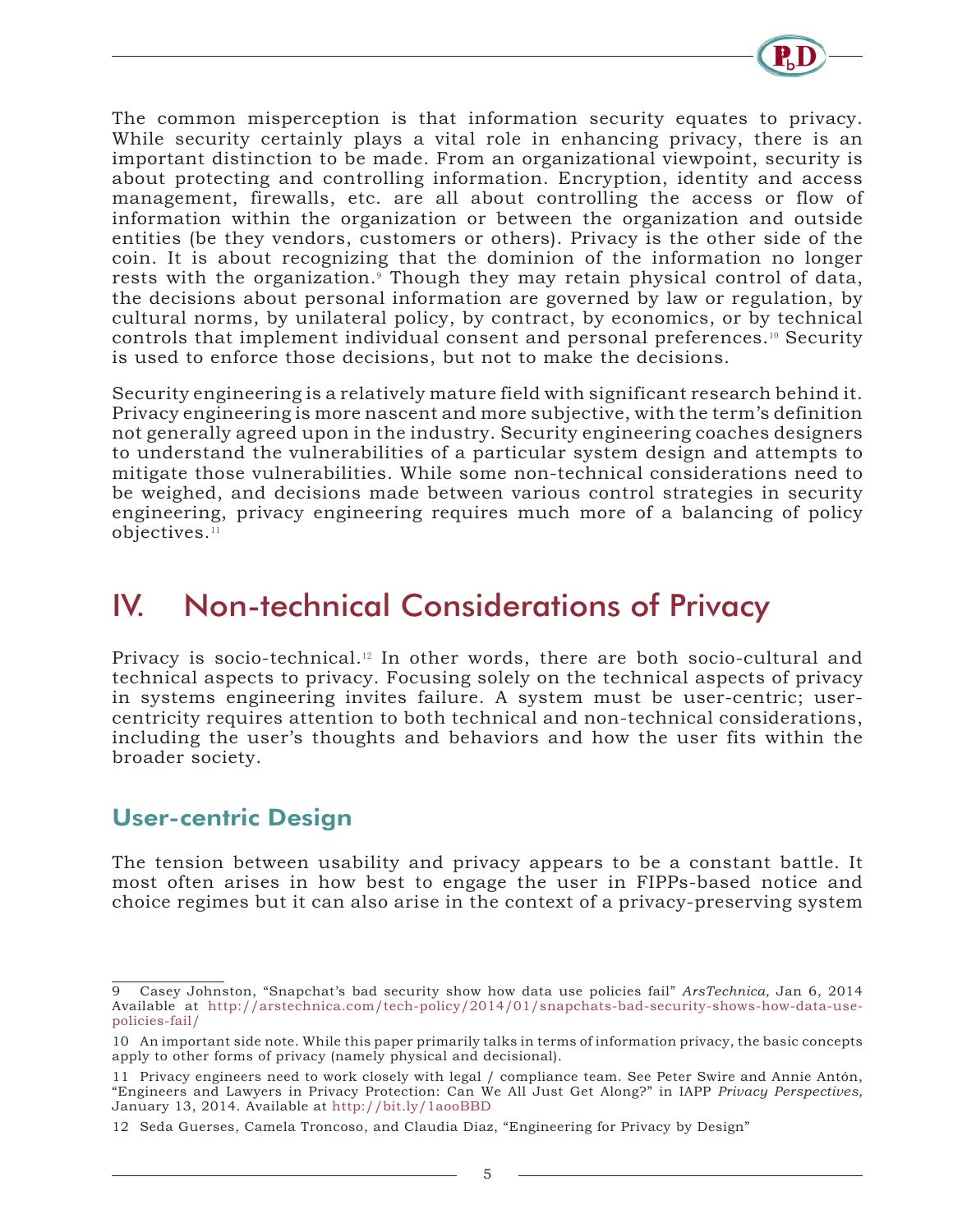

that is not based on notice and choice.13 Tension most often occurs during the design decision making process. Notice and choice can be interruptive of the user experience and detract from the functional usability of the product or service. But burying notification of privacy risks and the choice mechanism outside the immediate attention of the user fails to adequately put the user on notice, defeating the purpose.

Quality user experience design uses contextual clues to put the user in an analogous situation where he/she can appreciate the risks and potentially take action to mitigate those risks. Even the best designs may fail because new technology makes use of information in ways that may be unexpected, not conforming to norms with which we have become familiar. The privacy engineer must balance those privacy risks that may be presented to the user for decision-making, and those that are best handled through other means.

The user experience should flow naturally from a default of privacy. The user interface should suggest the natural collection and use of information to perform whatever service the user is expecting. Extraordinary collection and use which deviates from the user's expectation should require proactive action to be taken on the part of that user. Wherever practicable, users should be able to exercise meaningful information control options.<sup>14</sup>

#### Mutuality of Expectations

Most privacy expectations are based on un-codified norms which have evolved socially and culturally. Humans have developed these expectations to fit a variety of the social interactions we engage in. When we share information in certain settings (doctor's office, a friend's house, a marriage), there exist unstated ground rules about how the information should be used and disseminated. If we are concerned that the existing cultural norms are insufficient, an information provider may use additional contextual clues to aid the recipient in crafting the mutual understanding: a friend may whisper in another's ear, a customer may write his account number down rather than announcing it, etc. While these actions may be privacy preserving in their own right, by preventing inadvertent disclosure to nearby persons, they also provide a non-verbal hint to the recipient that he/ she should take due care in who he/she shares that information with. If those clues are insufficient, people have another method by verbally communicating additional restrictions. "Can you keep a secret?" is a common phrase meant to impart a clear need for confidentiality.

Education, awareness, visibility and transparency all help to shape mutual expectations. It is important, not only that the privacy engineer understands the expectations of others, but helps to shape those expectations, especially in situations without clear historical norms. Communicating the intended uses or future dissemination plans is imperative in order to adhere to the *PbD* Foundational

<sup>13</sup> Jeremy Clark, P.C. van Oorschot, Carlisle Adams, "Usability of Anonymous Web Browsing: An Examination of Tor Interfaces and Deployability" Symposium On Usable Privacy and Security (SOUPS) 2007

<sup>14</sup> Traditional "notice and choice" regimes are giving way to more robust "transparency and control" mechanisms. For a discussion in the online context, see Ann Cavoukian, Ph.D. and Justin B. Weiss, J.D., 2012. *Privacy by Design and User Interfaces: Emerging Design Criteria – Keep it User-Centric*, Accessed at: www.ipc.on.ca/images/Resources/pbd-user-interfaces\_Yahoo.pdf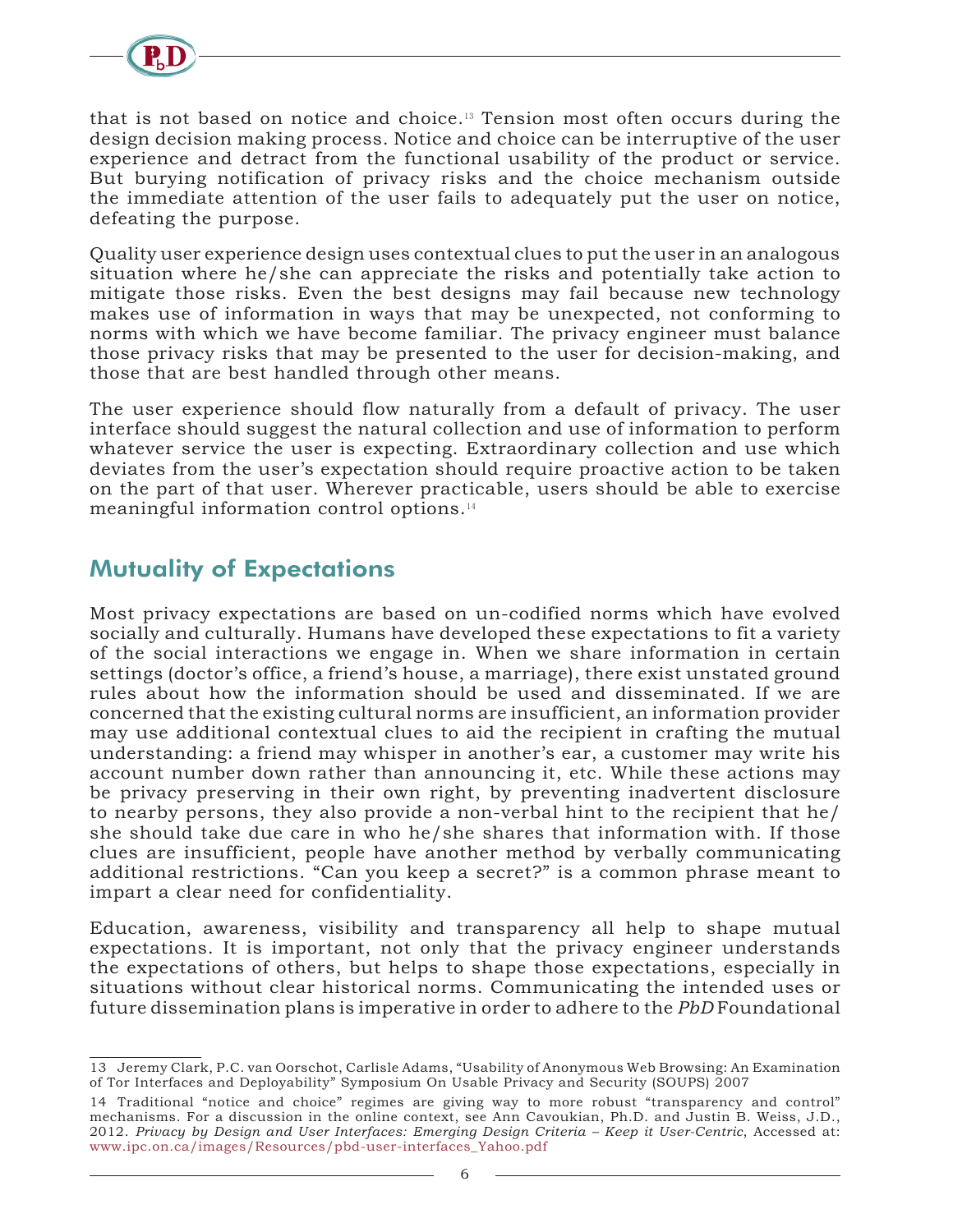

Principle of visibility and transparency. This is not only necessary for users, but other stakeholders who will help shape the fluid cultural norms.

#### Behavioral Economics and Human Irrationality

Mutuality of expectations exists when our norms are clearly developed. Unfortunately, technology creates interactions in which no existing norm applies, either directly or by analogy. This creates a disjuncture between our privacy preferences and our actions or those of others. Allesandro Acquisti has shown repeatedly that we don't necessarily follow our own stated positions when making decisions affecting our privacy<sup>15</sup>. The decisional calculations are too difficult for us to make when they don't fit our existing mental models. The addition of cognitive biases, such as hyperbolic discounting<sup>16</sup>, creates additional hurdles that a privacy engineer must overcome. Being user-centric means more than just giving the user choice in the use and disclosure of his/her information. The privacy engineer must ask whether the users' purported choice is truly representative of their privacy preferences or designed to take advantage of their cognitive limitations. Disclosure should not only be voluntary but that voluntariness should be unhinged by the subject's inability to fully incorporate his/her preferences into his/her decisionmaking process.

#### **Proportionality**

Particularly important in privacy engineering is the need to consider the proportionality of the proposed system or solution within a societal context.17 Does the proposed system cause more risk of harm to the affected group than the derived benefit? While similar to the use limitation principle of FIPPs, "proportionality … differs in one important aspect …, in that it establishes a balance between the usefulness of the considered application and its effects on privacy, whereas FIPPs only impose conditions on the collection and use of the information in relation to the data subject's consent, and to the needs of the application."18 Similar to the behavioral economics concern identified above, the pendulum is swung from a focus on respecting the user's stated position to respecting the user, in toto.

Iachello and Abowd divide proportionality into three stages: legitimacy, appropriateness and adequacy. Legitimacy speaks to the question of whether the purpose of the system outweighs the potential downsides. Once legitimacy is established, the appropriateness of various implementing technologies needs to be considered. Finally, does the chosen technological implementation adequately mitigate the known risks? This goes to the heart of the specific design features of the system. They provide, as an example, a doorbell camera that is constrained to only activate and capture persons at the entrance of the door while avoiding

<sup>15</sup> See footnote 7

<sup>16</sup> Hyperbolic discounting, also called present bias, is the tendency to discount or ignore future benefit (or harm) against present benefit more than rationally reasonable.

<sup>17</sup> Giovanni Iachello and Gregory Abowd, "Privacy and Proportionality: Adapting Legal Evaluation Techniques to Inform Design In Ubiquitous Computing", CHI 205

<sup>18</sup> Ibid.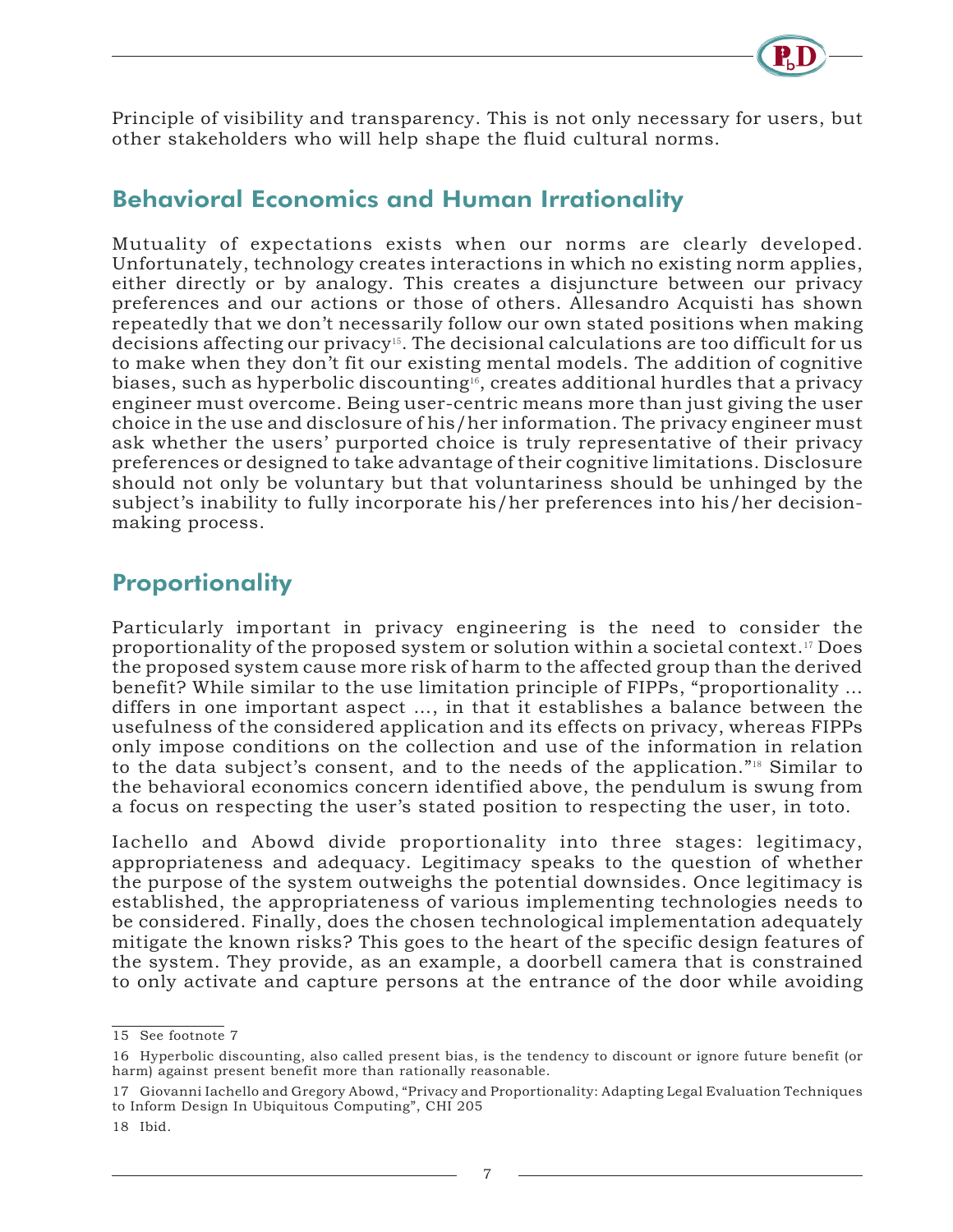

capturing the surrounding neighborhood. In this case, the narrowing of the camera viewpoint appropriately augments the camera functionality for privacy by mitigating the risk that people in the street may be inadvertently recorded.<sup>19</sup>

Proportionality arguments are frequent in the biometric space. The Privacy Commissioner of Hong Kong ordered a school to stop collecting fingerprints of school children to track attendance not only because the children couldn't appreciate the nature of what they were giving away, but because the use to which it was put lacked any sense of proportionality.<sup>20</sup> In other words, there were other, less privacy-invasive, ways to achieve the same objective.

# V. Risk Models

Risk is a key aspect of systems engineering. Privacy engineering, therefore, requires a sufficiently robust approach to risk. This includes characterizing systems and processes in a way that is amenable to analysis using an appropriate risk model. Identified risks are then addressed through risk management approaches involving the selection and application of risk controls. Characterization tends to be relatively straightforward and can usually be carried out in terms of flows and changes in the states of personal information. Risk management also tends to be straightforward, at least conceptually, with standard control options including mitigation and acceptance. Defining and using an effective privacy risk model, on the other hand, is more involved.

Strictly speaking, a model based on compliance with privacy-related statutes, regulations, and policies is the most common privacy risk model, though it may not be explicitly viewed that way. However, given that most of those statutes, regulations, and policies are based on FIPPs, in general FIPPs serve as the most common substantive privacy risk model. A risk model of any kind establishes conceptual scaffolding to support structured reasoning about risks in a particular domain as represented by threats, vulnerabilities, and impacts. Privacy is one such domain and analytical frameworks based upon traditional FIPPs represent one such risk model. However, the increasing novelty and complexity of modern socio-technical systems and processes presents challenges for this model.

Fortunately, recent research has produced bases for additional privacy risk models that can help to identify those risks that a FIPPs-based risk model may fail to detect by itself. These works don't constitute complete privacy risk models in and of themselves, but they do provide grounded reference points around which more complete models may be built. One of the best known of these is Solove's taxonomy of privacy problems<sup>21</sup>, which categorizes privacy harms into 16 categories comprising the four more general groupings of information collection, information processing, information dissemination, and invasions. These individual types of privacy harm equate to impact from a risk model standpoint. With a set array

<sup>19</sup> Ibid.

<sup>20</sup> Mari Shroff "Protecting Biometric Data: Privacy By Design", *2010 Biometric Institute of New Zealand Conference*, (Mar 26, 2010)

<sup>21</sup> Daniel Solove, *Understanding Privacy*. Cambridge: Harvard University Press, 2010.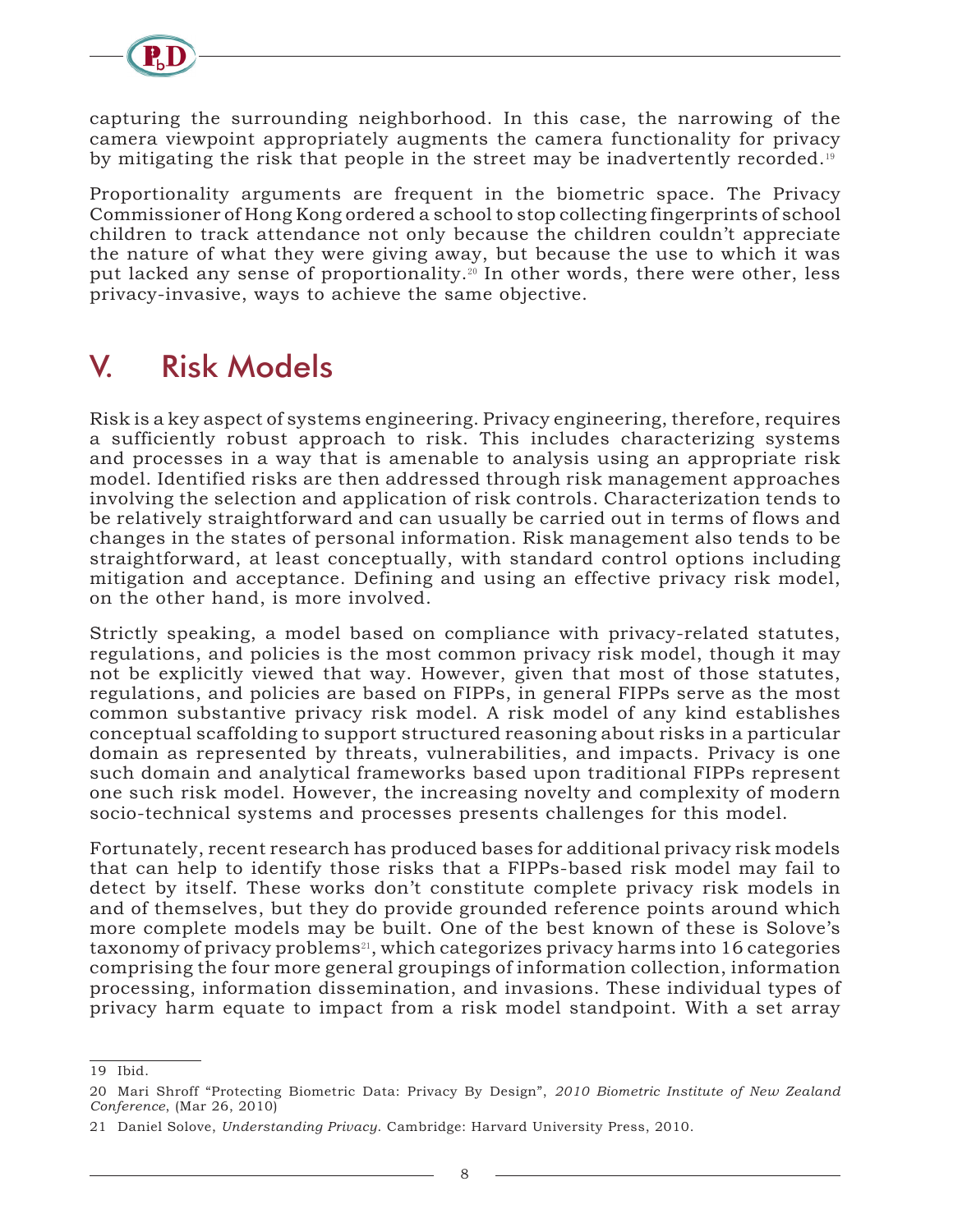

of impacts serving as potential endpoint risks, analysis can work backwards to establish whether threats and vulnerabilities exist that could result in those risks.

Also well known is Nissenbaum's contextual integrity heuristic<sup>22</sup>, which posits that privacy problems result from disruptions to informational norms related to what personal information flows from, and to which actors, under what conditions. Rather than provide a set of impacts, contextual integrity supports the identification of vulnerabilities in the form of disruptions that could result in privacy risks. In this case the reference point is located in the middle and requires working backward to identify threats that could exploit the vulnerabilities, and forward to the impacts that could result.

Both Solove's and Nissenbaum's approaches are essentially bottom-up. Rather than establish overarching principles for identifying privacy problems, they seek to capture those issues that become associated with privacy – *in situ*, in the case of contextual integrity. This contrasts with both FIPPs and with Calo's objective/ subjective framing of privacy harms. Under Calo's scheme<sup>23</sup>, subjective privacy harm results from an individual's perception that he or she is under observation, broadly construed, irrespective of the veracity of that perception. Objective privacy harm, on the other hand, results from the actuality of coerced disclosure of personal information or its unanticipated use. Both types represent impacts, but objective harms are external to the individual while subjective harms are internal. As with Solove's taxonomy, one must work backward to identify threats and vulnerabilities that could produce these risks. However, Calo's risk types are much broader than Solove's and, depending on one's proclivities, might make the job of constructing a larger risk model easier or more difficult. In any event, Calo's approach provides another reference point for privacy impacts that can then be linked to applicable vulnerabilities and threats.

All of these models are arguably more user-centric than a compliance-based risk model and therefore serve to complement a compliance-based risk model in a vital way. By focusing on individual and societal vulnerabilities and impacts rather than purely on potential violations of regulatory obligations, privacy engineering shifts the focus back to the user writ both large and small.

## VI. Risk Analysis

Once an appropriate risk model (or model fragment) is identified, there are several considerations for performing the actual analysis. The analysis needs to be done at an appropriate juncture in the system engineering development life cycle (SELC) to be meaningful and provide sufficient time to mitigate those risks. The privacy engineer must examine the organization's SELC to determine the appropriate placement but ideally, it should be early in the process.

<sup>22</sup> Helen Nissenbaum, *Privacy in Context: Technology, Policy, and the Integrity of Social Life.* Palo Alto: Stanford Law Books, 2009.

<sup>23</sup> M. Ryan Calo, "The Boundaries of Privacy Harm," *Indiana Law Journal,* Vol. 86, No. 3, 2011.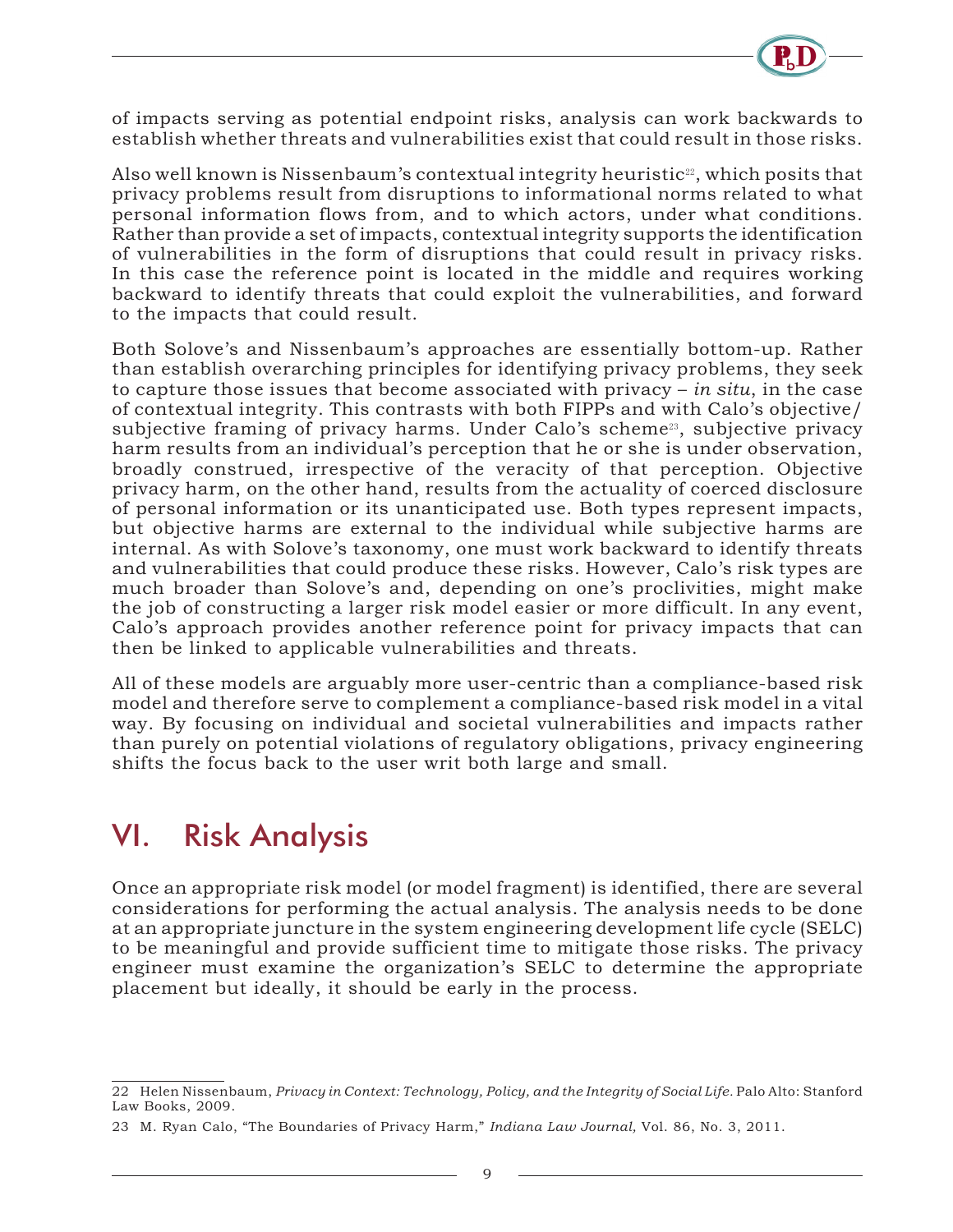

#### Checklists and Privacy Impact Assessments

The checklist approach to privacy protection has been debated.<sup>24</sup> Checklists have become important safety elements in airplane and medical procedures and are quite common in security auditing. However, their utility for privacy remains questionable. It might be possible to design privacy checklists for frequent and standardized use cases, but the breadth of potential projects makes a standard checklist for everything an unlikely tool.

A privacy impact assessment (PIA) can be a tool to support a formal risk analysis.<sup>25</sup> If the PIA uses a robust risk model, such as those mentioned above, and is augmented, where feasible, with metrics to determine the likelihood of the privacy impacts, the PIA becomes an important tool for performing the risk analysis. The PIA should not be a tool for analyzing business risks per se, i.e. the risk of regulatory or civil liability. The PIA should be user centric and analyze the risks to the data subjects. Each risk can then be reviewed in light of the regulatory environment, the competitive advantage and the corporate ethos, to determine whether mitigating controls are warranted.

#### Quantifying Privacy

Risk is a function of harm and probability. Quantifying privacy harm, though, is problematic as it is extremely dependent on the norms of the subject population as well as the availability of data upon which to base probabilities. Revealing a teen's pregnancy to her father may be thoughtless and embarrassing in one culture but deadly in another. While privacy violations which result in economic loss (such as stolen credit card numbers) are easier to quantify, most privacy violations are inherently more subjective and diversified in impact across subject populations.

In large scale systems, applying quantitative metrics to privacy compliance can be an important tool in ongoing analysis and risk mitigation. Proactive monitoring of known violations as they occur and quantitative reports can help justify expenditure on more robust controls or provide evidence that such expenditure is not warranted.

#### Residual Risks

Risk, be it privacy or any other kind, can seldom be entirely eliminated (except by avoiding the relevant activity or practice altogether). Regardless of which controls are employed, some type and degree of risk likely will remain. Even after privacy risk controls are applied, the residual or remaining risk must be

<sup>24</sup> Ian Oliver, "Safety Systems – Defining Moments" Available at http://ijosblog.blogspot.com/2013/07/ systems-safety-defining-moments.html

<sup>25</sup> For a thorough review of the state of the art of PIAs, see David Wright, Kush Wadhwa, Paul De Hert, & Dariusz Kloza, Eds. *A Privacy Impact Assessment Framework for data protection and privacy rights*, Sept 2011, JLS/2009-2010/DAP/AG at: www.piafproject.eu/ref/PIAF\_D1\_21\_Sept\_2011.pdf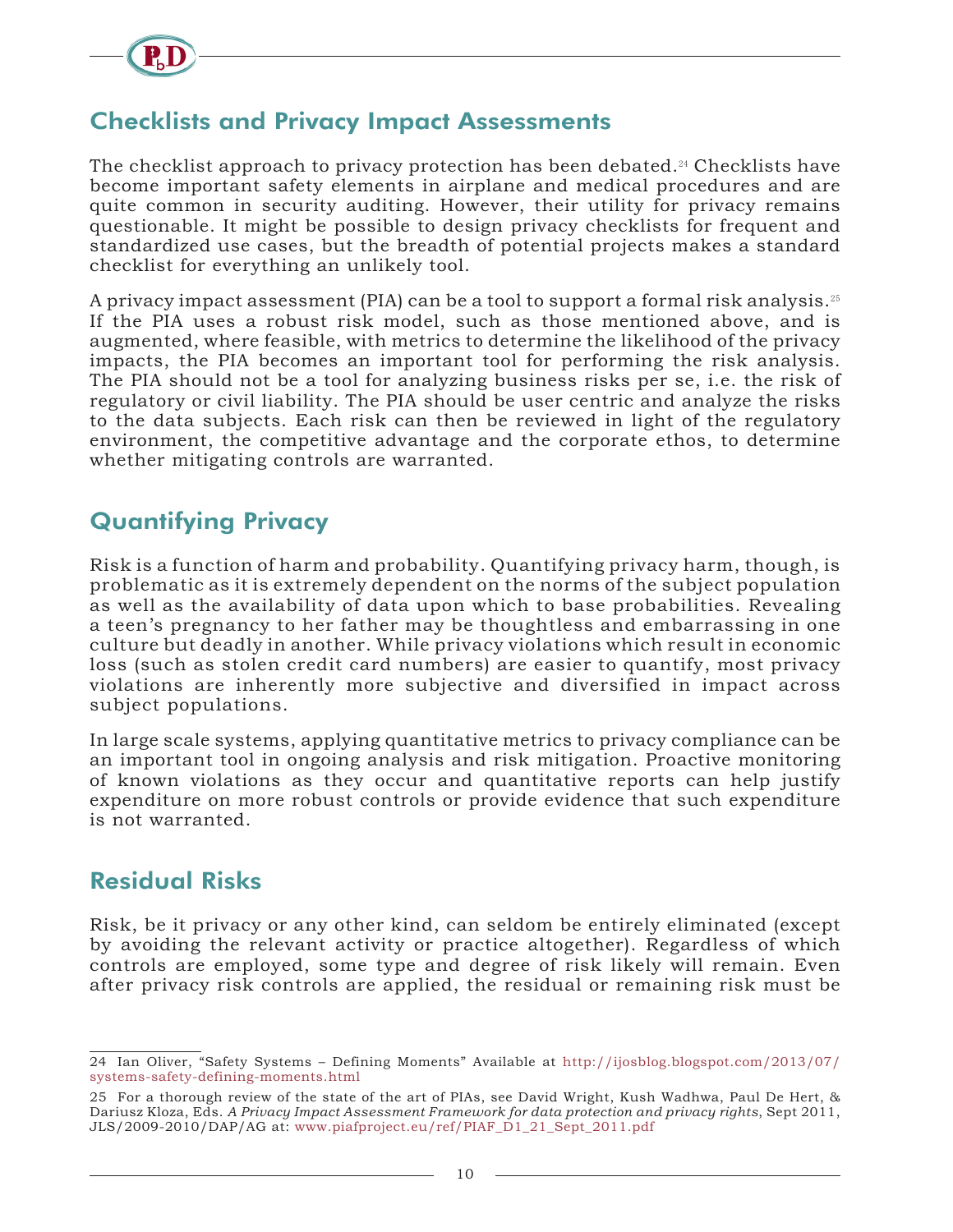

assessed. Thus, privacy risk assessment must be a continuous process rather than a one-time exercise.

This does not entail completely reworking risk analyses from scratch, likely an untenable option in any case when dealing with complex systems and processes. Rather, it involves reworking the specific applicable elements of the risk assessment starting with the relevant characterizations and moving through the affected analysis and controls. Upon reaching the risk control phase, one judges whether the residual risk reflected in the analysis (resulting from the application of the previously selected controls) requires further measures.<sup>26</sup>

Minimizing some risks may create new ones, or exacerbate others. The choice of system architectures (e.g. centralized or distributed) can have profoundly different threat and risk scenarios. Detailed logging of network activities, or creating a registry to identify and prevent unauthorized behaviour, creates new risks if the registry or logs are not secure. Strong security controls established at one point can sometimes induce staff to adopt more convenient, but riskier workarounds. Policies and procedures to disclose breach details to customers via postal mail create new risks if customers have moved without a forwarding address.

#### Trade-offs

Systems engineering is typically replete with trade-offs – privacy engineering is no exception. Typically, trade-offs will include the classic one of schedule versus cost. However, this is only the most obvious and well-known trade-off. Others may include reliability, security, usability, performance, and functionality of the resulting system or process. This mix may include privacy as well, even while maintaining adherence to the positive-sum principle of *Privacy by Design*. Two distinct reasons underlie this.

First, the positive-sum principle deals with functionality, arguing against a *prima facie* assumption that privacy must be sacrificed to achieve some specific desired functionality. Such assumptions are generally unwarranted and a thorough exploration of the relevant trade space will confirm the often fallacious nature of such assumptions. However, this does not rule out the possibility that some other type of trade-off consisting of privacy versus something other than functionality – performance or cost, for example – may prove salient. Indeed, it has often been observed that the essence of engineering is satisfying goals or needs within constraints. Secure multi-party computation, for example, currently suffers from high computational overhead. One alternative is to mimic secure multi-party computation through clever data manipulation. Such approaches, though, do not offer the same mathematical guarantees of privacy. Therefore, the applicable trade space will involve trading off mathematical assurance of privacy for performance and vice versa.

<sup>26</sup> See Office of the Information & Privacy Commissioner of Ontario, Ontario Lottery and Gaming, and YMCA of Greater Toronto. 2010. *Privacy Risk Management: Building privacy protection into a Risk Management Framework to ensure that privacy risks are managed, by default*, and Cavoukian, Ann & McQuay, Terry, 2009. *A Pragmatic Approach to Privacy Risk Optimization: Privacy by Design for Business Practices*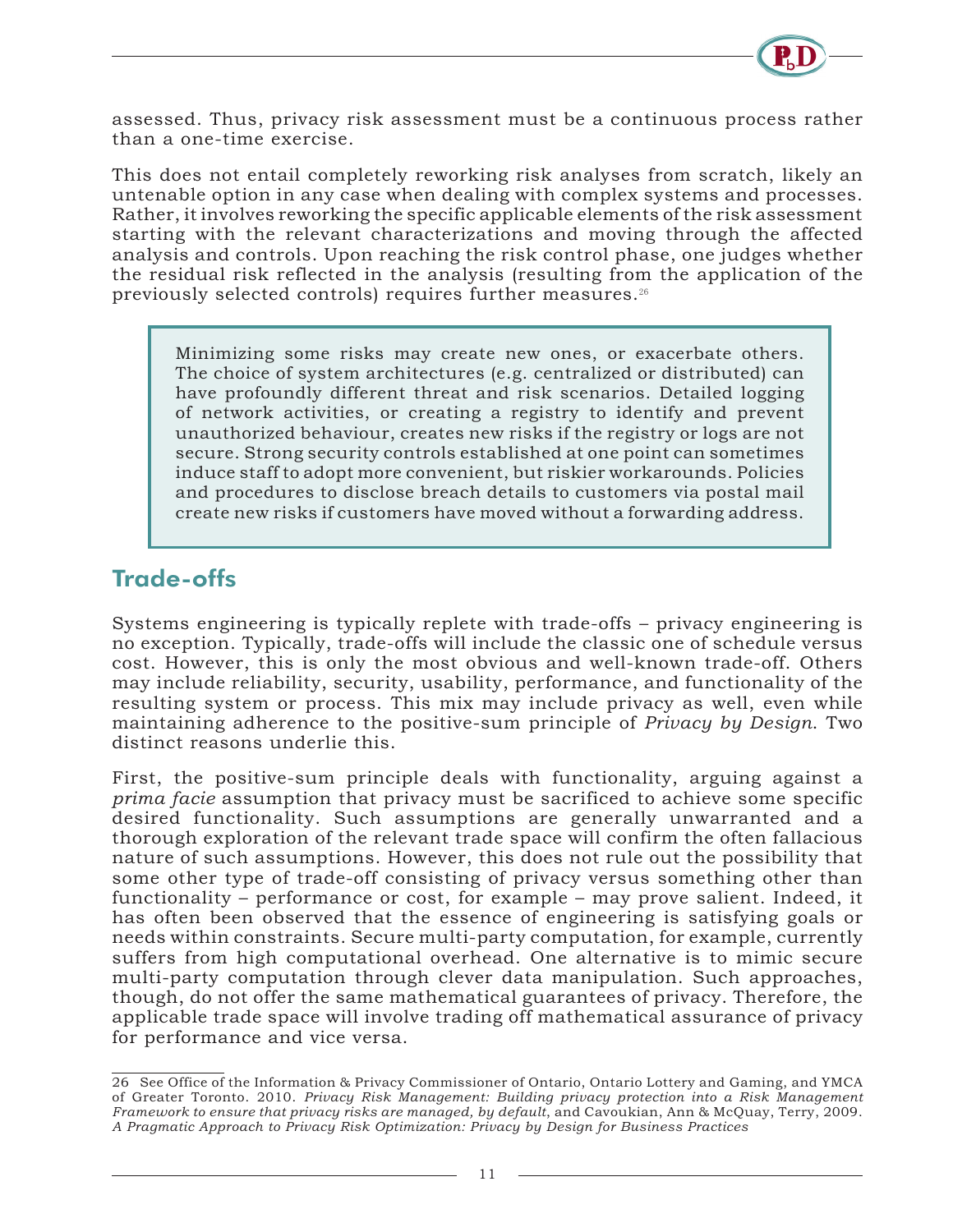

Second, situations may also arise in which one aspect of privacy must be traded off against some other aspect of privacy. For example, imagine designing a system that requires the use of a biometric. Fingerprints are one of the most common biometrics currently in use and as a result, there exist significant sources of auxiliary knowledge that can link this biometric to biographical information, such as a name. Retinal biometrics, on the other hand, are less commonly used, with a commensurate reduction in the availability of auxiliary knowledge. However, retinal scans also have the capacity to reveal information regarding the health status of individuals as retinas are involved in the pathologies of certain diseases, including diabetes. Similar trade-offs exist for other biometrics. There is a trade-off, therefore, between the potential linkability of the biometric to other information and the information that may be revealed by the biometric itself. While controls potentially could be deployed to mitigate the risk incurred by a specific trade-off, this does not alter the fact of the trade space's existence. Rather, this highlights the importance of recognizing such trade-offs so that design and mitigation decisions can be made with full cognizance of their ramifications. Of course, one might also consider using a non-biometric mechanism instead, potentially resulting in a trade-off more akin to the type previously discussed, such as privacy versus usability.

# VII. Controls

There is no clear consensus on a taxonomy of control strategies for enhancing privacy in systems. Spiekerman and Cranor, in their work on Engineering Privacy, identify a dichotomous taxonomy: privacy by policy and privacy by architecture.<sup>27</sup> Privacy by architecture focuses on reducing identifiability of data and of network centricity. Privacy by policy involves a "trust us" mentality to do the right thing for users, while privacy by architecture involves "trusting the system." A third, hybrid approach, not suggested in the Spiekerman and Cranor paper involves technical point controls to increase information privacy of specific system aspects.

#### Privacy by Policy

Privacy by policy is the most common approach taken by organizations today. Most of the policies follow legal or regulatory compliance requirements in the jurisdiction in which the organization operates. Some policies exceed minimum legal requirements and if published in a privacy statement, those policies may become subject to enforcement though civil actions by individuals or regulatory bodies (such as the FTC in the United States or Data Protection Authorities in Europe).

Policy is a way of managing the organization so that it interacts in a unified manner with others (be they users, consumers or other stakeholders). Policy must be a guiding force when implementing *Privacy by Design*.

<sup>27</sup> Sarah Spiekerman and Lorrie Faith Cranor, "Engineering Privacy"*, IEEE Transaction on Software Engineering*, Vol. 35, No. 1, January/February 2009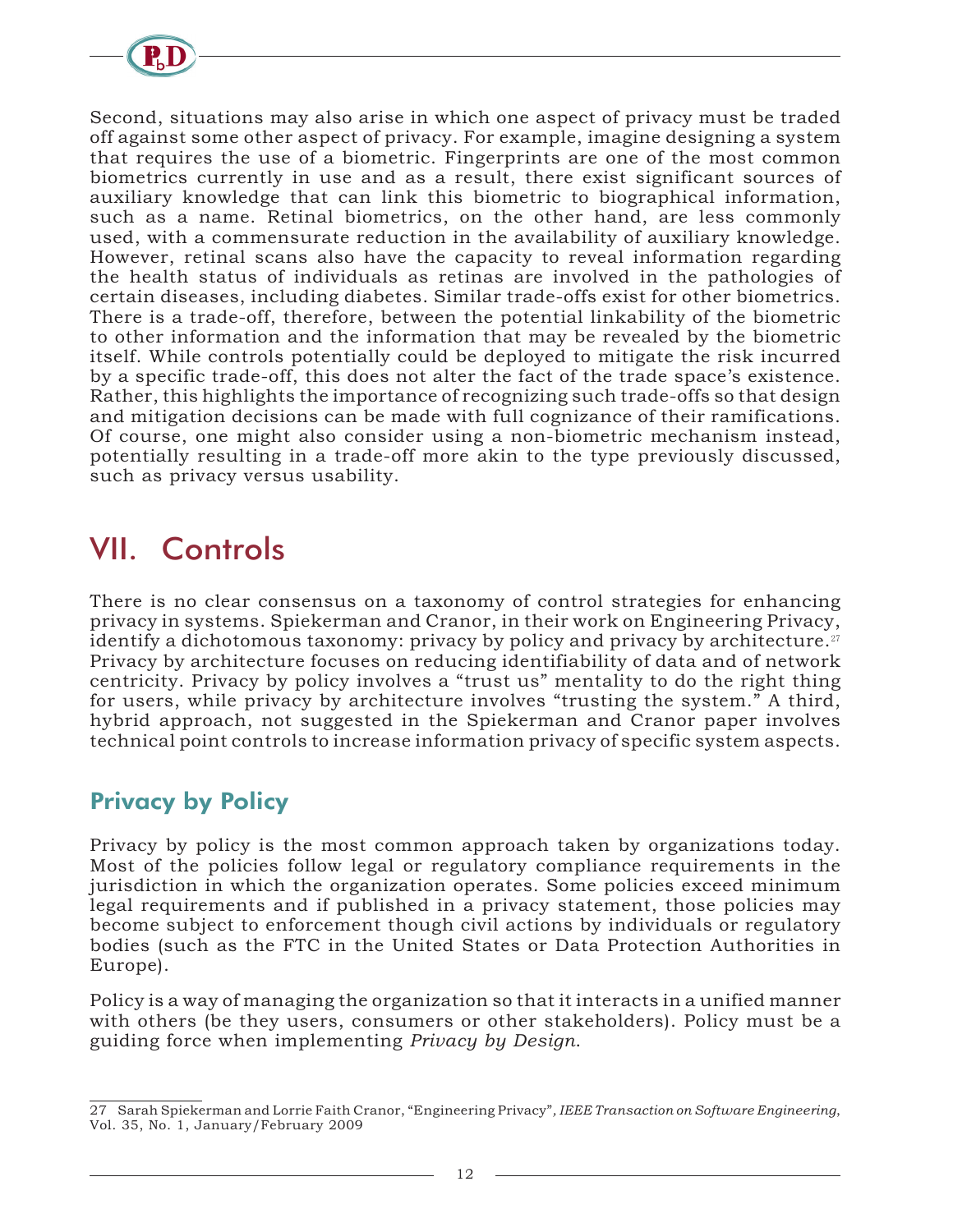

Simply because a policy is an abstract concept does not mean that there can't be an engineering component. Privacy engineers play a critical role in shaping and implementing policy and how the organization implements those policies:

- 1. Identify cultural and social norms Policies should not just be a function of compliance obligations but should be guided by the context in which the organization and the system sit. The privacy engineer will help identify this context and seek to understand and incorporate the expectations of users into the system or promote alterations to the context and thus expectations.
- 2. Inform policy-makers of the available technical controls The adage "when your only tool is a hammer…." applies here. Policy-makers must know the technical capabilities and limitations so the policy controls can be implemented where architectural or technical controls are unavailable or unwarranted. Privacy engineers provide the necessary guidance for the available tools.
- 3. Develop policies for the SELC Addressing privacy risks must be embedded into the system development life cycle. The privacy engineer should develop policies governing the SELC and those involved in the process so that privacy concerns are effective and not overlooked. This could be considered a meta-policy which requires policy considerations be examined during system development. The Google Streetview WiFi case provides a good example in this regards.<sup>28</sup> While there may have been a policy not to collect extraneous data or not to collect data without proper prior review, it failed because the processes weren't in place in the systems engineering life cycle to implement and enforce such a policy.<sup>29</sup>
- 4. Provide training input on proper and improper system use Regardless of the technical controls, those with legitimate access to a system must understand how to use the system properly and not inadvertently incur privacy violations. The privacy engineer can provide guidance on developing proper training methods that combine requisite policies with actual demonstrations of system use.

#### Privacy by Architecture

Far less common in current practice, privacy by architecture seeks to ensure data subject privacy through the architecture of the information system by removing unnecessary data elements or pushing necessary data elements from the sphere of organizational control to the data subject's control. Spiekerman and Cranor describe this as anonymization and decentralization. Privacy by architecture provides a proscriptive recipe for win-win, full functionality that *Privacy by Design* requires. The goal is to provide a solution that performs the business function that the system was built for and does so in a privacy preserving manner. A few other architectural strategies, such as data minimization and PETs (privacyenhancing technologies), are also described below.

<sup>28</sup> Edward Wyatt, "Denials over Google Streetview" *NY TIMES*, June 22, 2012 at www.nytimes.com/2012/06/13/ technology/google-street-view-case-brought-employee-denials.html

<sup>29</sup> See Cavoukian, Ann and Cameron, Kim. 2011. *Wi-Fi Positioning Systems: Beware of Unintended Consequences*  at: www.ipc.on.ca/images/Resources/wi-fi.pdf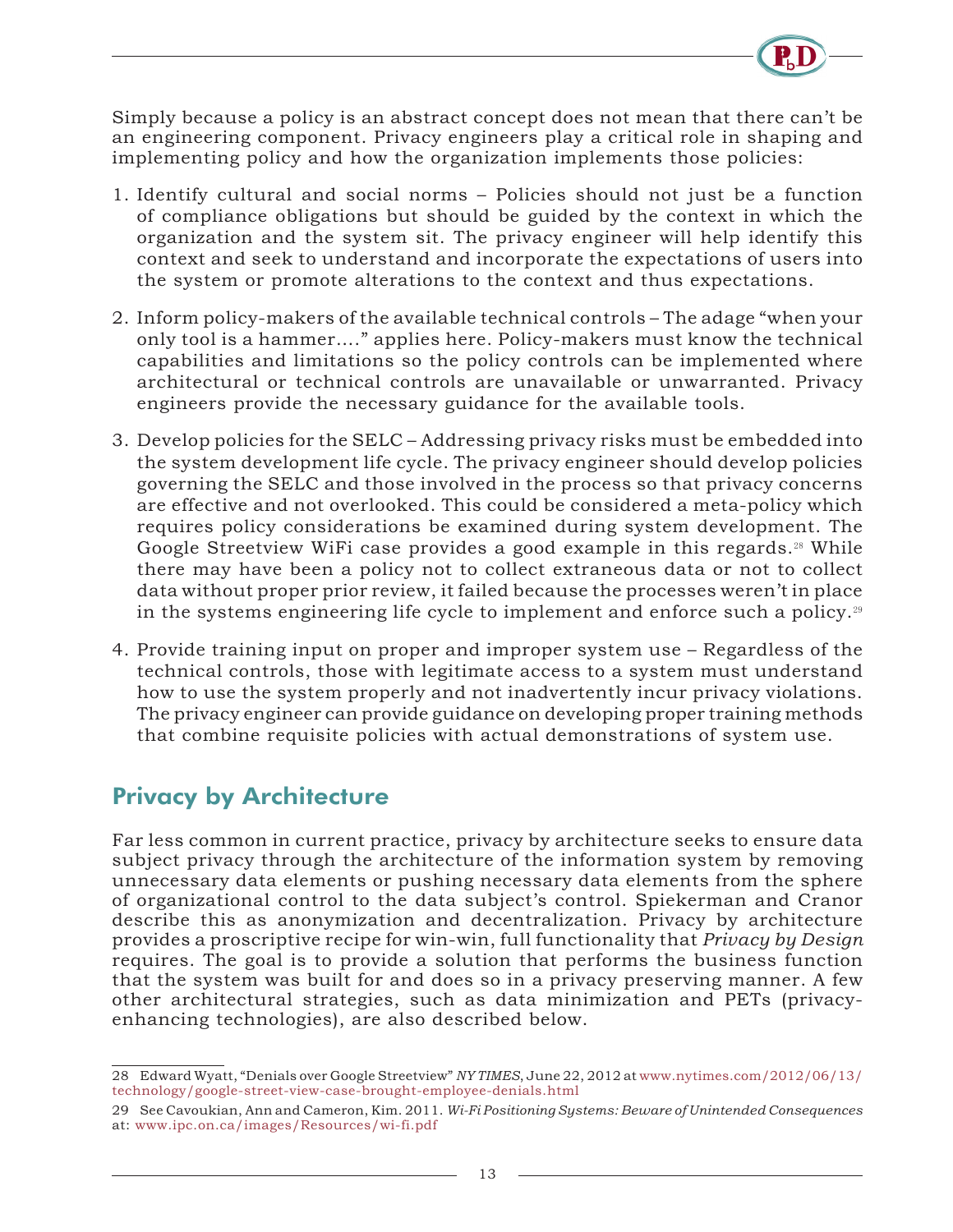

#### i. Data minimization

While data minimization can be a policy ("Don't collect unnecessary information") or a technical control (using structured entry forms to prevent extraneous data entry), it can also be an architectural strategy. The distinction exists where information seemingly essential to the business function is not collected by the organization itself, but rather the processing is done in such a way that the organization never possesses the data. This is best illustrated by example. Suppose a recruiter, Rob, is calling a potential employee, Ed, about setting up a job interview. One of the first questions Rob wants to know is whether Ed is willing to work for the salary the company is paying. Ed, not wanting to give up his negotiating position at such an early stage, does not want to reveal his true salary requirements.

Sally, knowing about the conundrum faced by Ed and Rob, decides to provide a service to them comparing Ed's salary requirements to the company's pay while only revealing the results to the parties. A simple approach to the problem would be for Ed and Rob to whisper into Sally's ear their respective amounts and have her do a quick comparison to provide the answer. However, there is still a privacy risk: Sally could be judgmental of Ed ("oh, he only earns THAT much?"); she could sell the information on what Rob's company is paying its employees to his competitor. Ed and Rob are reluctant to reveal this information to Sally. Sally must do more than the "trust me" privacy by policy approach to win their business.

Sally decides to architect her system in a way to minimize the data she needs. She doesn't need the actual salaries. What she really only needs to know is which figure is larger. She decides instead to hand Rob a random number. Rob, in turn, adds the amount his company is willing to pay to the random number and gives the result to Ed. Ed subtracts his salary requirement from that number and provides the result to Sally. Now Sally compares the original random number and the amount Ed provided her. If the original number is higher, the company is willing to pay Ed more than he is willing to work for. On the other hand, if the original number is lower, then Ed's salary demands are too high for Rob's company.

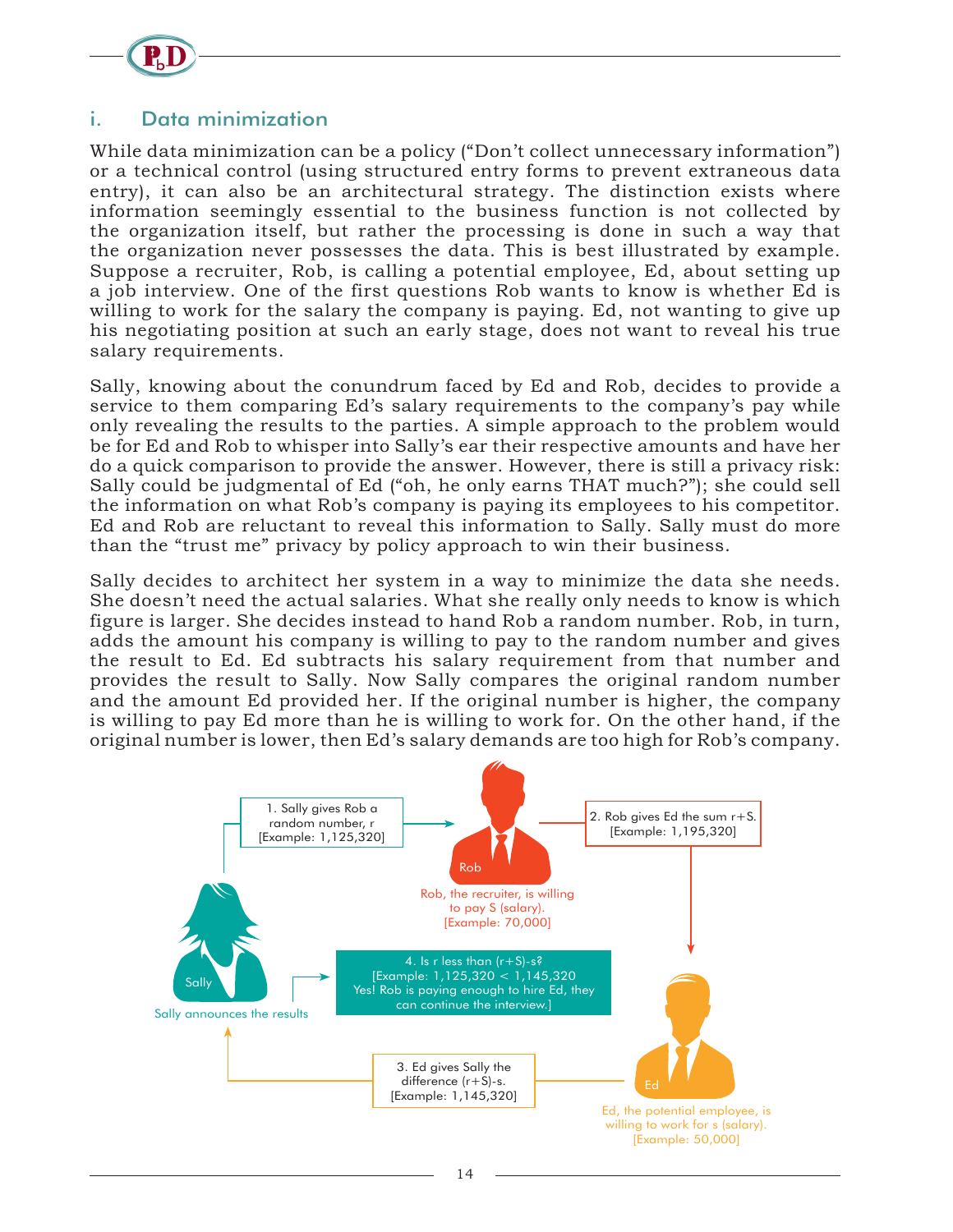

Data minimization has changed the architecture of the system from one in which Sally knows everything to one in which no one learns the direct information of any other participant but does learn the answer to the overriding question of whether Rob is paying a salary higher than Ed's requirement.<sup>30</sup> Further, she has mitigated the risks to Ed and Rob identified above. While the first approach focuses on Ed and Rob's trust of Sally to do the right thing, this second approach requires far less trust in the participants and more trust in the process.<sup>31</sup>

The design above involves anonymization and decentralization, which are described further below, but for the purpose of data minimization on the part of Sally. The solution further anonymizes the process because Sally no longer need keep track of a recruiter and potential hire but rather a random number and the results. It also decentralizes the system by having the clients perform some of the data processing.32 Such a design is emblematic of the positive-sum *PbD* principle whereby both system functionality and privacy are preserved – win/win!

#### ii Anonymization

Anonymization is a specialized class of data minimization focused on the explicit avoidance, separation, or removal of the identifying information of data subjects from information systems. Many organizations' decision to identify their customers or data subjects stems not from a need but rather a common desire to know who they're dealing with. Collecting identifying information, though, in many cases may not be necessary to perform the primary function of the system, but the architects justify it based on a secondary or supporting function (for instance payment collection, fraud prevention, or even improving the civility of the user base<sup>33</sup>).

Anonymization is not just about the non-collection of personally identifying information. Identifiability can come from those data elements or patterns matching other data with auxiliary data sources. Pattern matching may come in many forms. Examples include the now infamous Netflix release of movie viewing habits which was matched against Internet Movie Database (IMDB) posts to identify some users based on their review history<sup>34</sup> or the potential use of a small set of mobile phone locations to identity people.<sup>35</sup>

"*Engineering Privacy*" divides anonymization into four stages of identifiability with increasing privacy protection.36 Stage one is *identified*, where unique

36 See Footnote 21

<sup>30</sup> The implication shouldn't be that Ed and Rob actually have to break out a pencil and do addition and subtraction; rather their client side applications could be developed to perform this function transparently to them.

<sup>31</sup> The requirement for trust in the participants and the resultant privacy risk are not completely lost in this design. Sally and Rob could collude to determine Ed's salary requirement and similarly Ed and Sally could collude to determine what Rob is willing to pay. While the impact of such a breach is the same in this case, the probability of collusion is presumably lower and thus the risk is lower.

<sup>32</sup> Another solution where the clients perform the entire operation is presented in the PETs section below. 33 R. Jason Cronk, "FaceBook, Real Names and Social Circle Segmentation" http://privacymaverick. com/2013/03/14/facebook-and-real-names-and-social-circle-segmentation/

<sup>34</sup> Arvind Narayana and Vitaly Shmatikov, "Robust De-anonymization of Large Sparse Datasets" available at v http://www.cs.utexas.edu/~shmat/shmat\_oak08netflix.pdf

<sup>35</sup> Jason Palmer, "Mobile location data 'present anonymity risk' BBC News Science and Environment, March 25, 2013 Available at http://www.bbc.co.uk/news/science-environment-21923360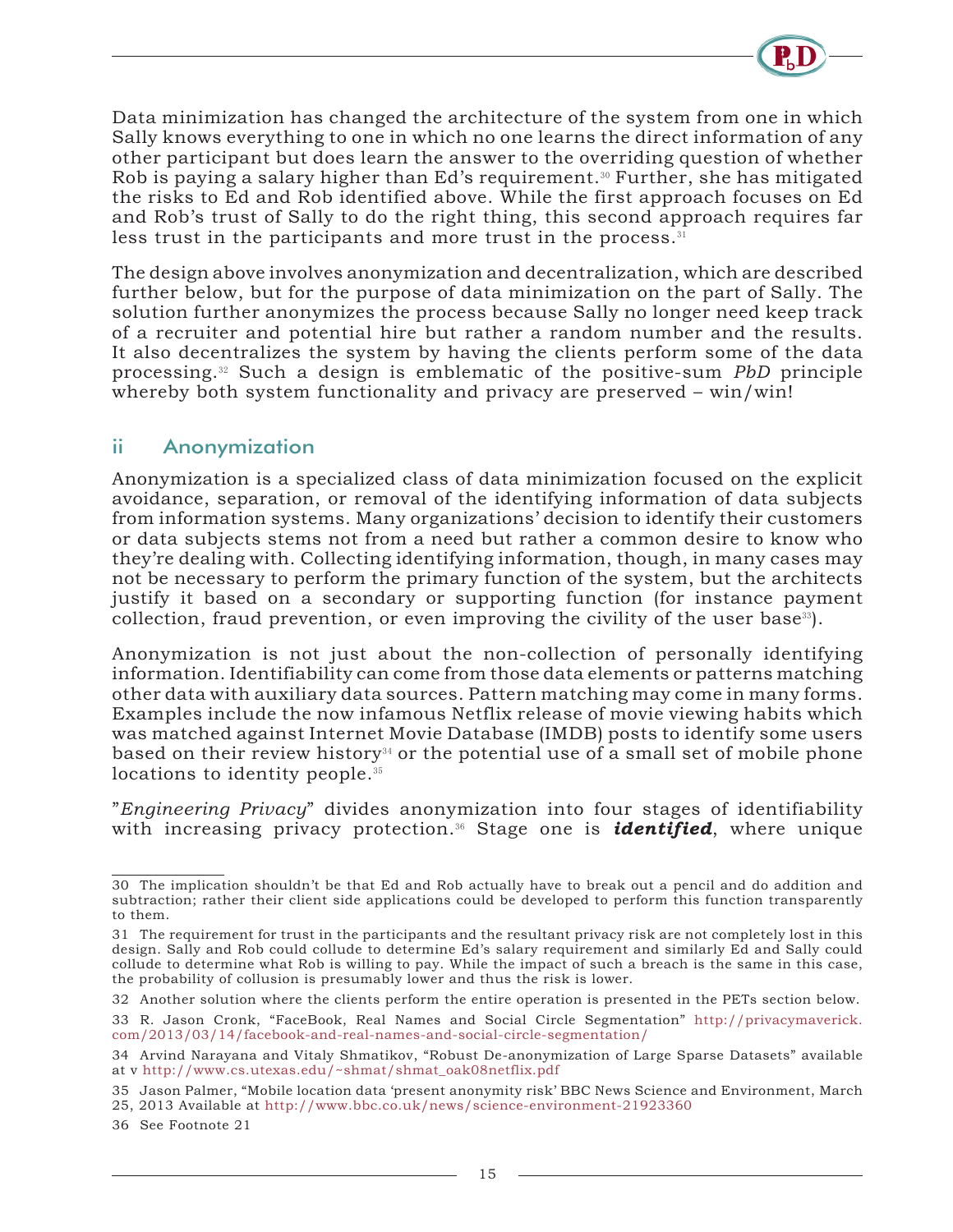

identifiers cross a database which also stores personal information. Stages two and three span the *pseudonymous* range, increasing degrees of difficultly in linkability. Finally, stage four, *anonymous*, avoids not only unique identifiers or contact information, but the storage of data which could be combined with other data outside the system to achieve identification. As identifiability in the system decreases, there is a shift from "privacy by policy" and a need to dictate rules to govern the information to "privacy by architecture," whereby the lack of identifiable information limits its usability. $37$ 

#### iii. Decentralization

The other architectural concept explored by Spiekerman and Cranor is decentralization, the pushing out of data collection and processing to intelligent clients rather than processing in a centralized system. The privacy benefit to decentralization is that it pushes control over information out to the client (the data subject), generally, and it removes the economies of scale that an adversary has when breaching a centralized system. However, there could be a trade-off in security depending on the nature of the processing platforms. Mobile devices, for example, could be lost, and depending on configuration, could compromise privacy to those individuals.

#### iv. Privacy-enhancing Technologies

There is no clear cut definition of "privacy enhancing technologies" (PETs).<sup>38</sup> In fact, there is discordance between the business community and academic community, with the former more likely to label any technology that supports data subject privacy as a PET and the latter being much more circumspect in its application. However, there is a clear demarcation between privacy supportive technology (such as identity and access management tools) which may serve other goals, like maintaining data integrity and availability, and those technologies that exist **solely** to enhance privacy. A classic example of a PET is a mix network which serves to remove linkability in online communications. The sole purpose of the mix network is to enhance privacy, while still providing the underlying functionality (i.e., to facilitate communications).

PETs most often implicate the architectural design of an information system and thus must be considered early on. In returning to the example of the employee and recruiter, Ed and Rob, a PET solution would eliminate the need for Sally to do anything. Andrew Yao's millionaires' problem allows two millionaires to compare their respective wealth without either having to reveal the figures to anyone. Yao's solution uses a secure multi-party computation to determine the answer without revealing any information other than the results.<sup>39</sup> For instance, our computation of Ed salary requirements and Rob's offering would imply their value relative to each other, but nothing else.

<sup>37</sup> Statistical techniques and methods to de-identify data are possible, See, for example, the extensive work of Dr. Khaled El Emam and Commissioner Cavoukian, among others, available at: www.privacybydesign.ca/ index.php/de-identification-centre/de-identification-tools-and-guidance/

<sup>38</sup> "Study on the economic benefits of privacy-enhancing technologies (PETs)" Final report to the European Commission DC Justice, Freedom, Security 2010

<sup>39</sup> Overview available at http://en.wikipedia.org/wiki/Yao%27s\_Millionaires%27\_Problem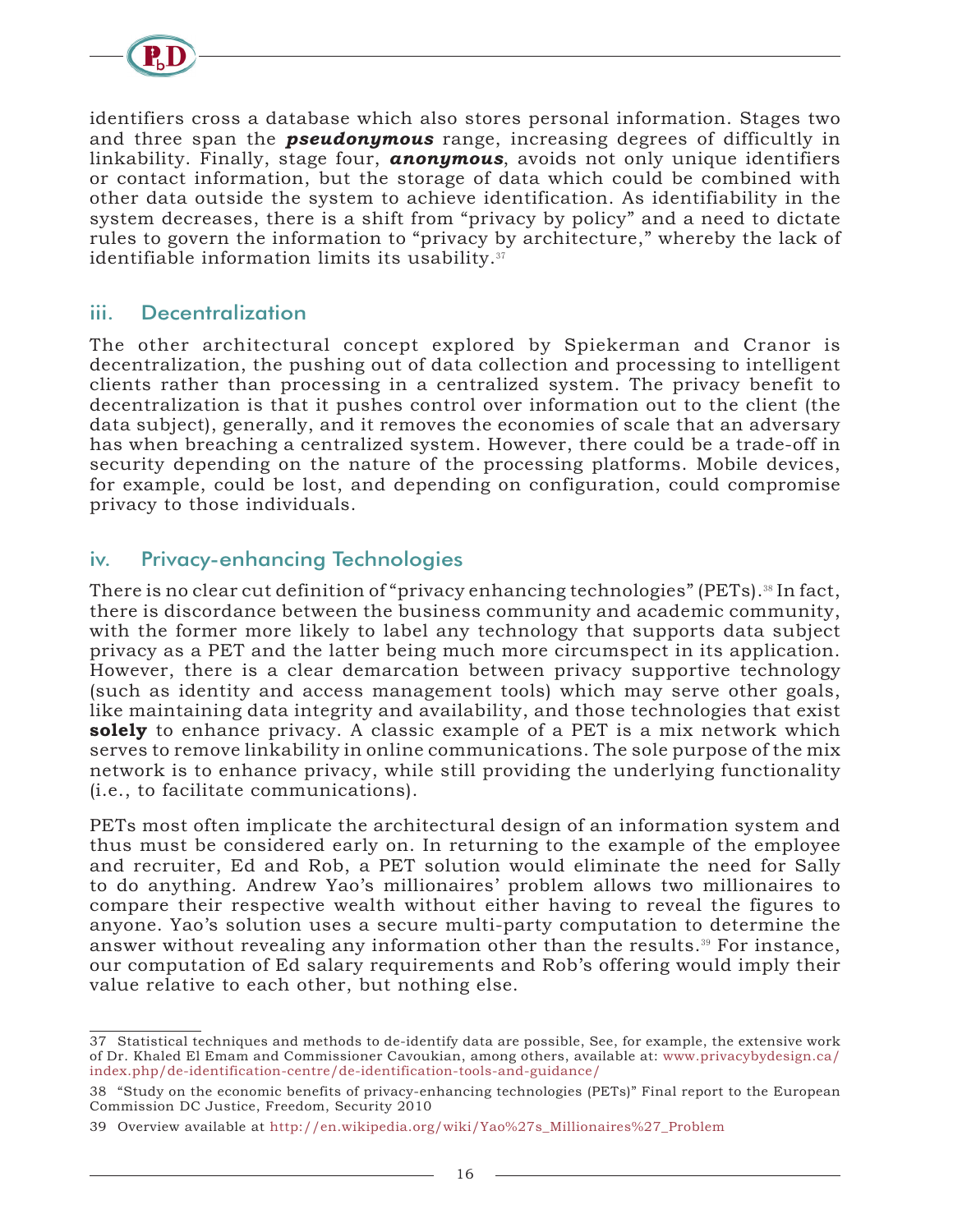### Technical Point Controls

Privacy risks that aren't mitigated by the architectural strategy can still be reduced through additional technological means. Generally, these point controls seek to reduce the amount of information an organization has, obscure the meaning of the information or make it more difficult or costly to obtain the information.

#### i. Data Minimization

We've already talked about data minimization as a policy and as a guiding architectural principle. Data minimization can also be employed as a point control at the point of collection to avoid taking in unnecessary information. Machine to machine interfaces may employ data minimization techniques to reduce inadvertent disclosure from other parts of the system. Aggregation can also serve a data minimization role. For instance, if the goal is to find out from where people are visiting a website, not storing the referrer with other visitor data, but rather keeping a running tally as they visit, would preserve the functionality while increasing visitor privacy.

#### ii. Obfuscation

Obfuscation refers to the hiding of data or obscuring its meaning. There are several techniques for doing this. Among the most common is adding noise to the data or randomizing the data set. Randomization can help reduce linkability that can be obtained based on ordering. As an example of the linkability of nonrandomized data sets, Shannon Richardson was caught by the U.S. Postal Service mailing a ricin-laced letter because they were able to determine (based on the order in which mail was collected) what time her letter entered the mail stream. This was important because she blamed her husband, who was, fortunately for him, at work at the time.<sup>40</sup> Differential privacy provides a formalized method of adding noise that still preserves the meaningful statistics about the data set.<sup>41</sup>

Hashing and encryption are other forms of obfuscation which hide the original meaning of the information. The latter is accessible to those with secret knowledge and the former still useful for those needing to prove they know the original meaning or to ensure consistency to preserve some degree of data integrity.

#### iii. Security

As previously noted, security engineering is a rather mature field with significant research supporting the craft. Security can be supportive of policies and used to restrict the access and use of information. Point controls include identity and access management systems, encryption, authenticating use, auditing and logging and data loss prevention systems which monitor the movement of data outside specified boundaries. Threats are constantly changing and evolving and these threats must be analyzed as to the sufficiency of existing security controls and how privacy may be affected.

<sup>40</sup> Ron Nixon, "US Postal Service Logging all mail for law enforcement" NY Times July 3, 2010 Available at http://www.nytimes.com/2013/07/04/us/monitoring-of-snail-mail.html?\_r=0

<sup>41</sup> See Microsoft Corp. (2012), "Differential Privacy for Everyone" and Cynthia Dwork, "The Promise of Differential Privacy. A Tutorial on Algorithmic Techniques." (2011, 52nd Annual IEEE Symposium on Foundations of Computer Science) at http://research.microsoft.com/apps/pubs/default.aspx?id=155617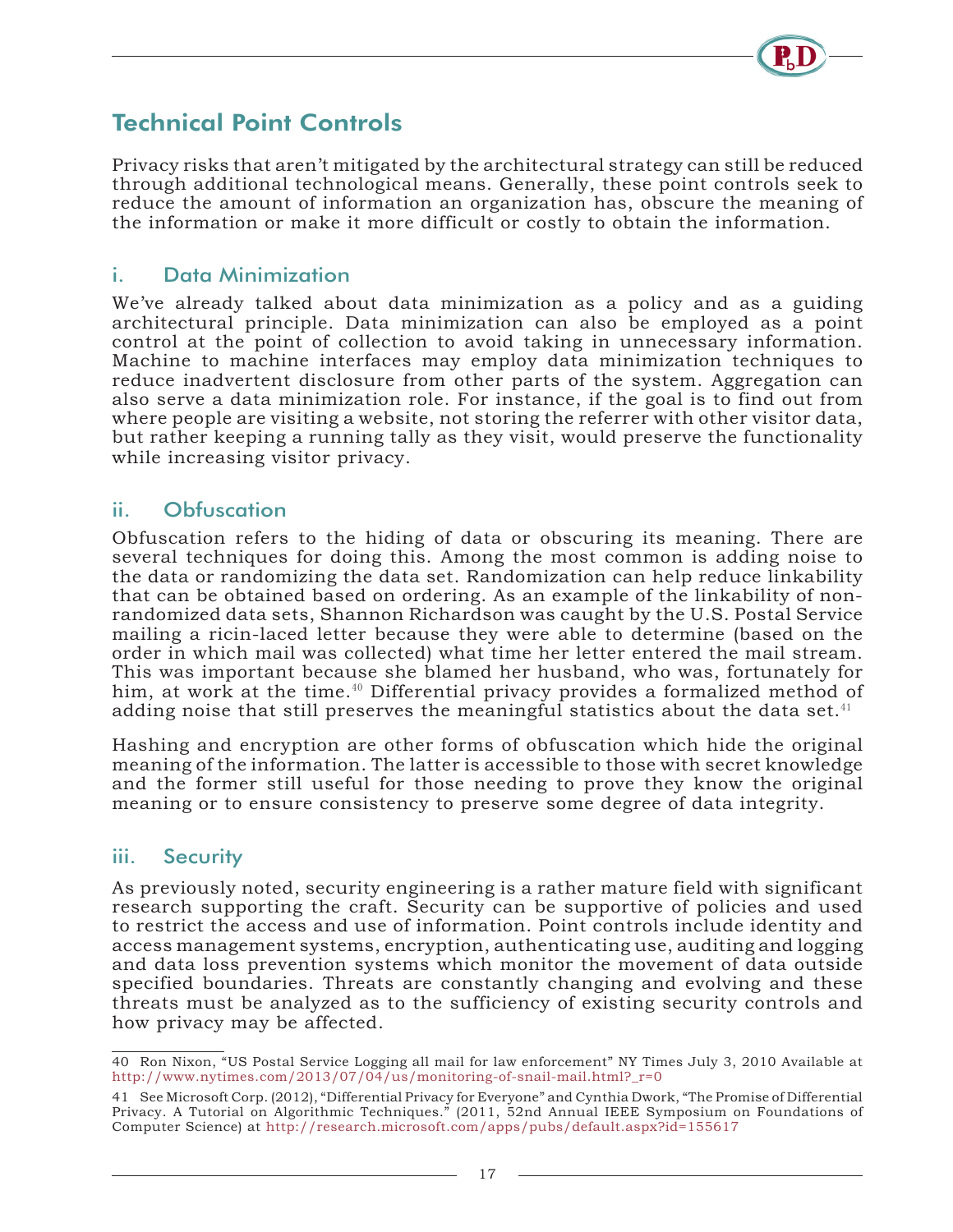

# VIII. Conclusion

This paper surveyed the emerging discipline of privacy engineering. Privacy engineers require multidisciplinary knowledge and skills. To be effective, they need to have an understanding of both technical and non-technical considerations. Privacy engineers are tasked with managing *risks*, and there are various risk models that they can adopt, some emphasizing Fair Information Practice Principles and legal compliance, others focusing on harms and contextual integrity. Privacy engineers must then apply systematic risk analyses, using tools such as privacy impact assessments, to measure and quantify identified risks. Finally, privacy engineers must design controls to mitigate those risks, including privacy-respecting architectures, effective privacy policies, and a range of data management methods including minimization, anonymization, aggregation, and the use privacy-enhancing technologies.

With the shift from industrial manufacturing to knowledge creation and service delivery, the value of information and the need to manage it responsibly have grown dramatically. At the same time, rapid innovation, global competition, and increasing system complexity present profound challenges for informational privacy and data protection.

While we would like to enjoy the benefits of innovation − new conveniences and efficiencies − we must also preserve freedom of choice and personal control over personal data flows. Always a social norm, privacy and data protections have nonetheless evolved over the years, beyond being viewed solely as a legal compliance requirement, to being recognized as a market imperative and critical enabler of trust and freedoms in our present-day information society.

There is a growing understanding that innovation and competitiveness must be approached from a "design-thinking" perspective – namely, a way of viewing the world and overcoming constraints that is at once holistic, interdisciplinary, integrative, creative, innovative, and inspiring.

Privacy, too, must be approached from the same design-thinking perspective. Privacy and data protection should be incorporated into networked data systems and technologies **by default**, and become integral to organizational priorities, project objectives, design processes, and planning operations. Ideally, privacy and data protection should be embedded into every standard, protocol, and data practice that touches our lives, by design. This will require skilled privacy engineers and common methodologies and tools, but will be well worth the effort. The future of privacy, and in turn freedom, may well depend on it.